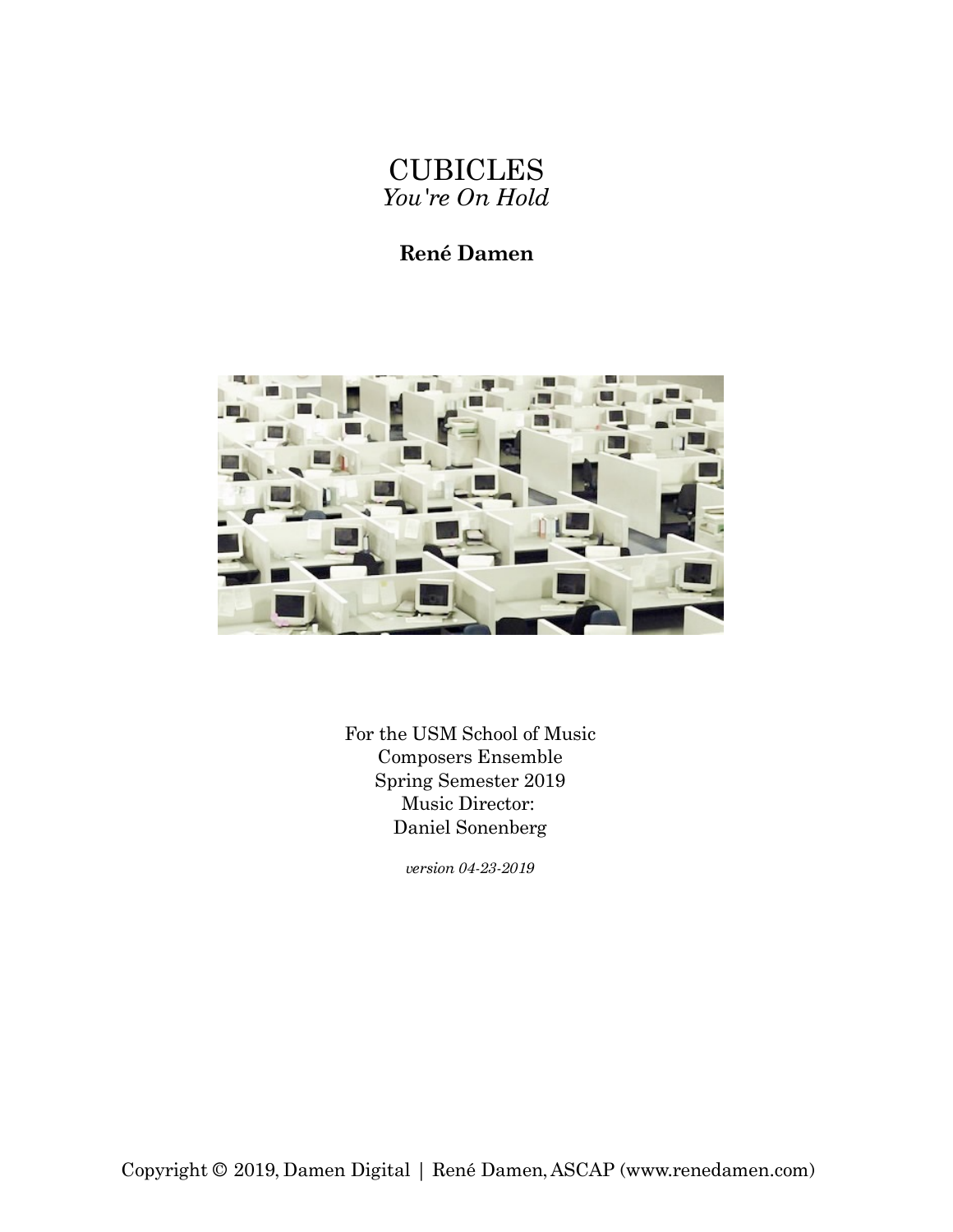#### CUBICLES *You're On Hold*

## **Instrument list and musicians**

Flute Clarinet Bass Clarinet French Horn Soprano Saxophone Baritone Saxophone

Xylophone, Snare Drum, Triangle

Vibraphone, Vibraslap, Windchimes

> Claves Temple Blocks

Robotic Voice

Piano 1 Piano 2

Amplified acoustic guitar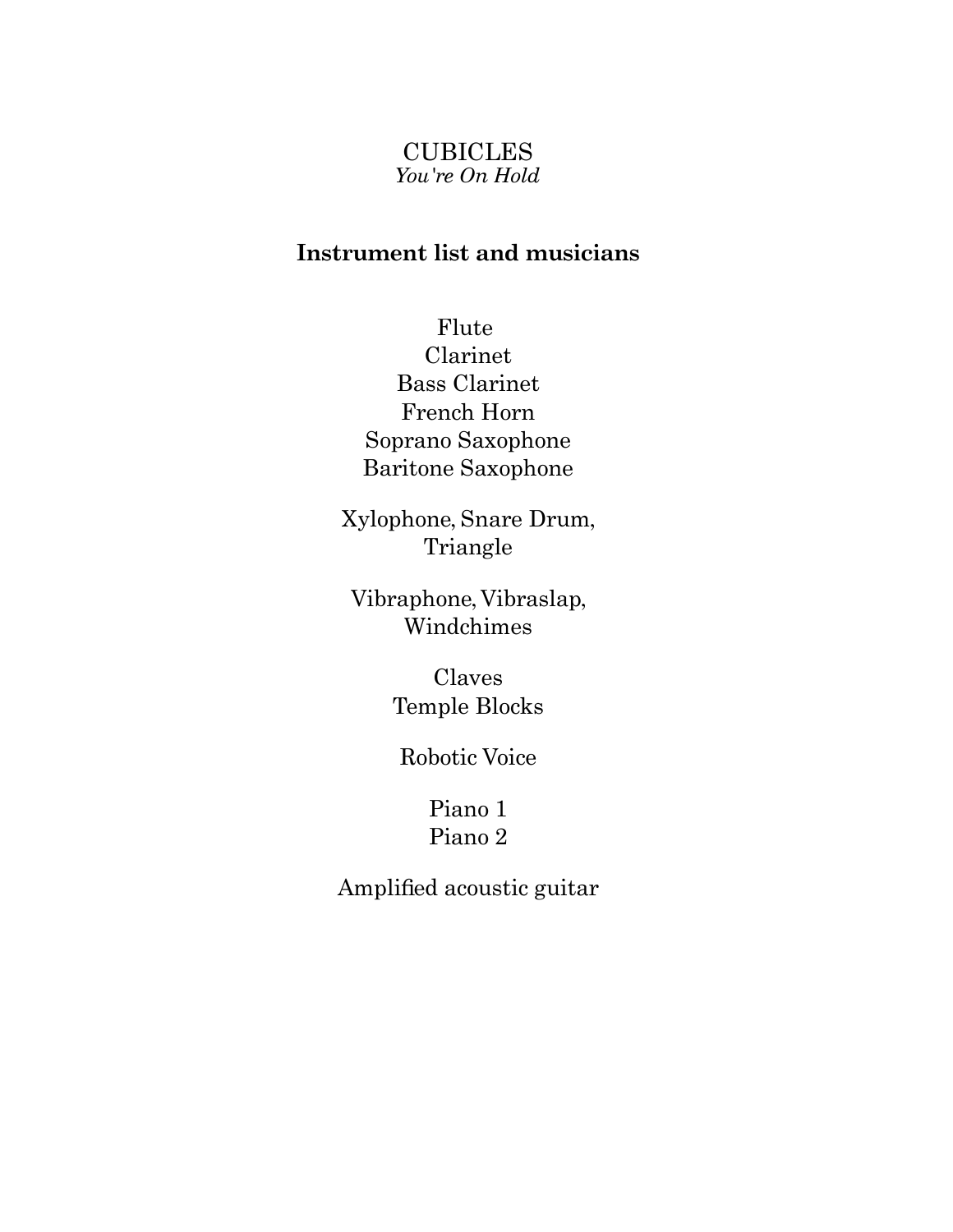# Robo Voice

We apologize. I have to put you on hold. Sorry! Don't hang up! We have important information for you. Listen! The number you dialed cannot be reached. Sorry!  $(2x)$ Don't hang up. We have a caller on the other line. Sorry! An associate will answer your call in two minutes. Your waiting time is now less than two minutes.  $(2x)$ One minute and a half. One minute. Your waiting time is now less than two minutes. One minute. Half a minute. Five minutes. The number you dialed cannot be reached. Sorry!

*René Damen, Casco, 03-10-2019*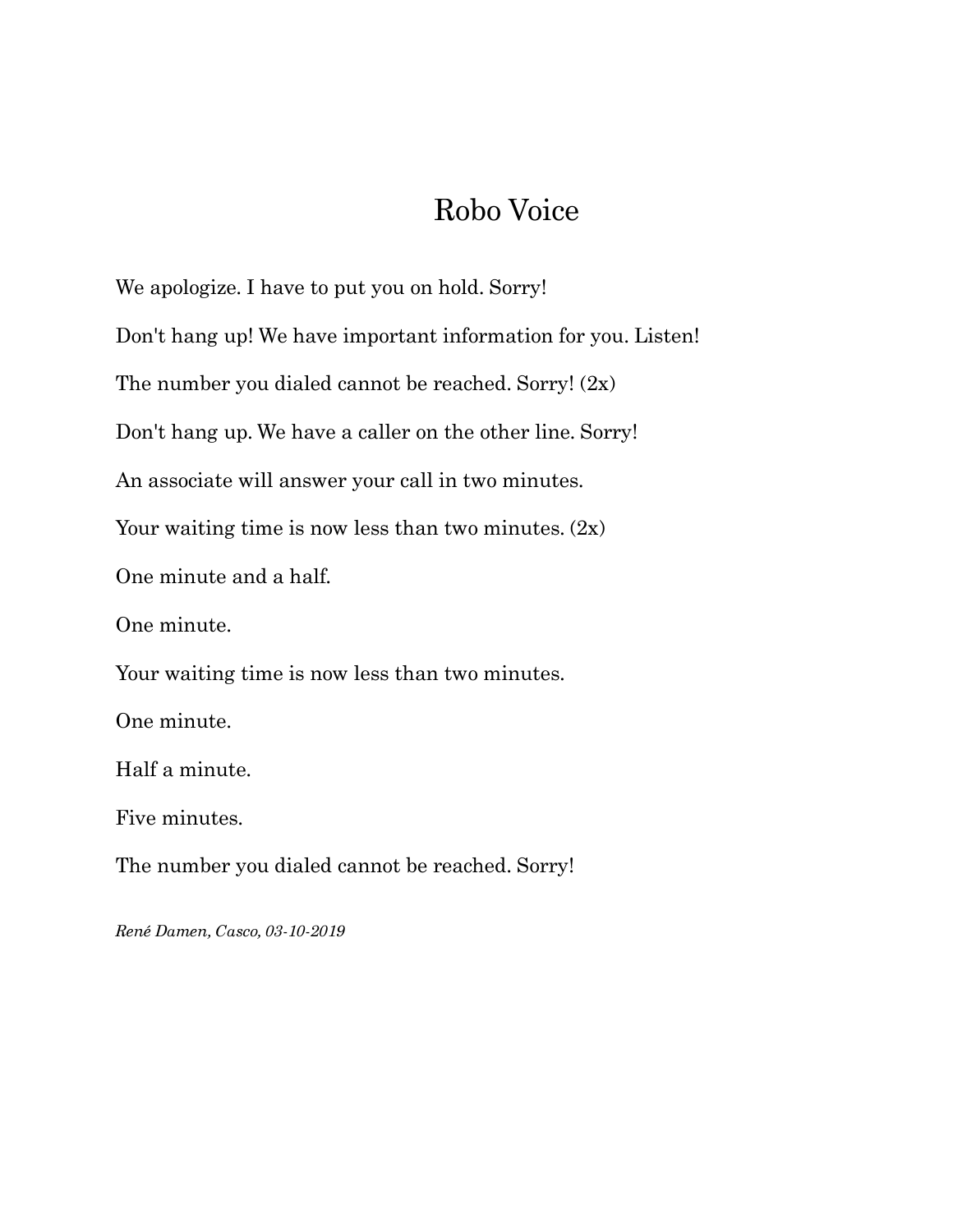#### Cubicles *You're On Hold*

#### Copyright © 2019, René Damen (ASCAP) René Damen (ASCAP)

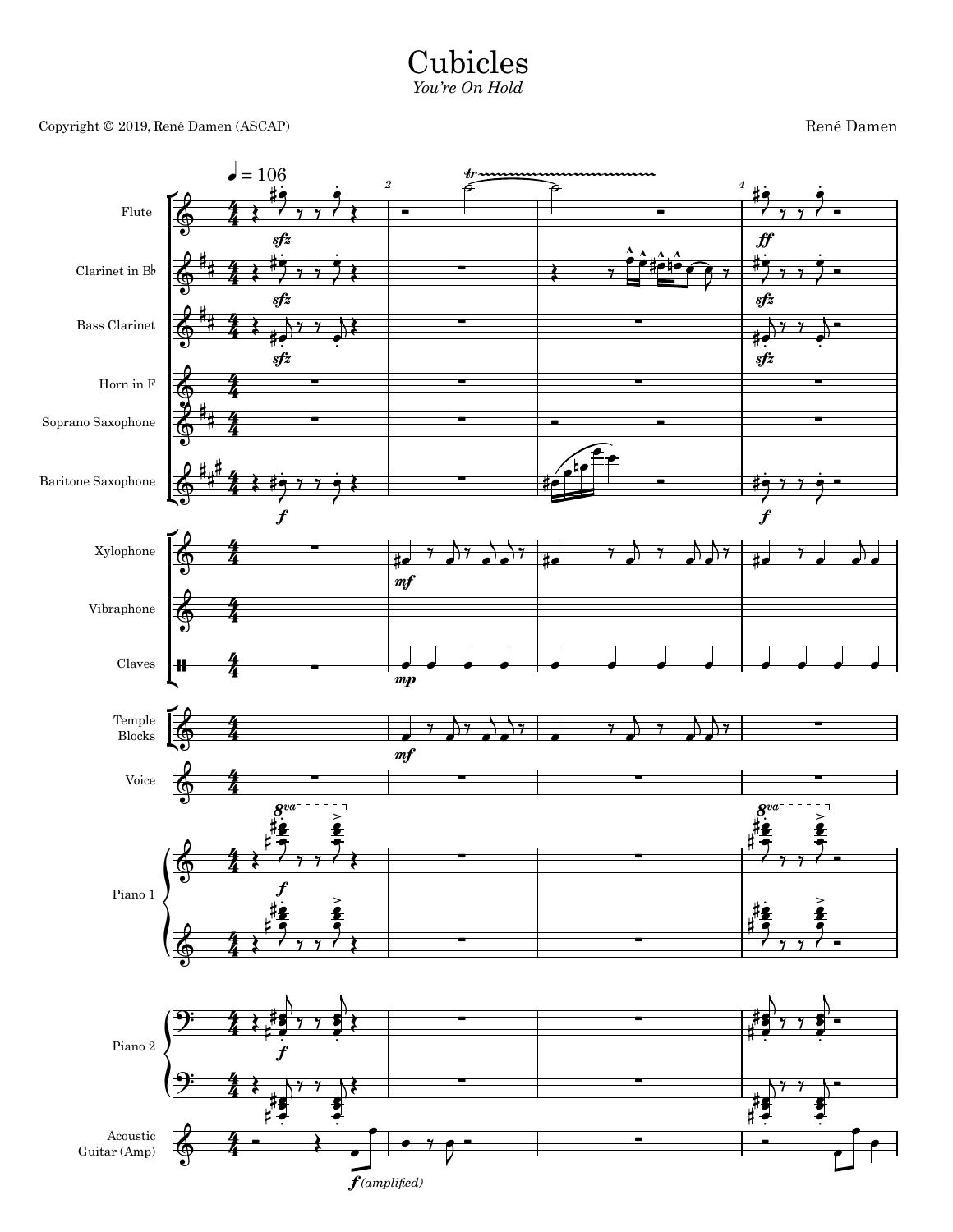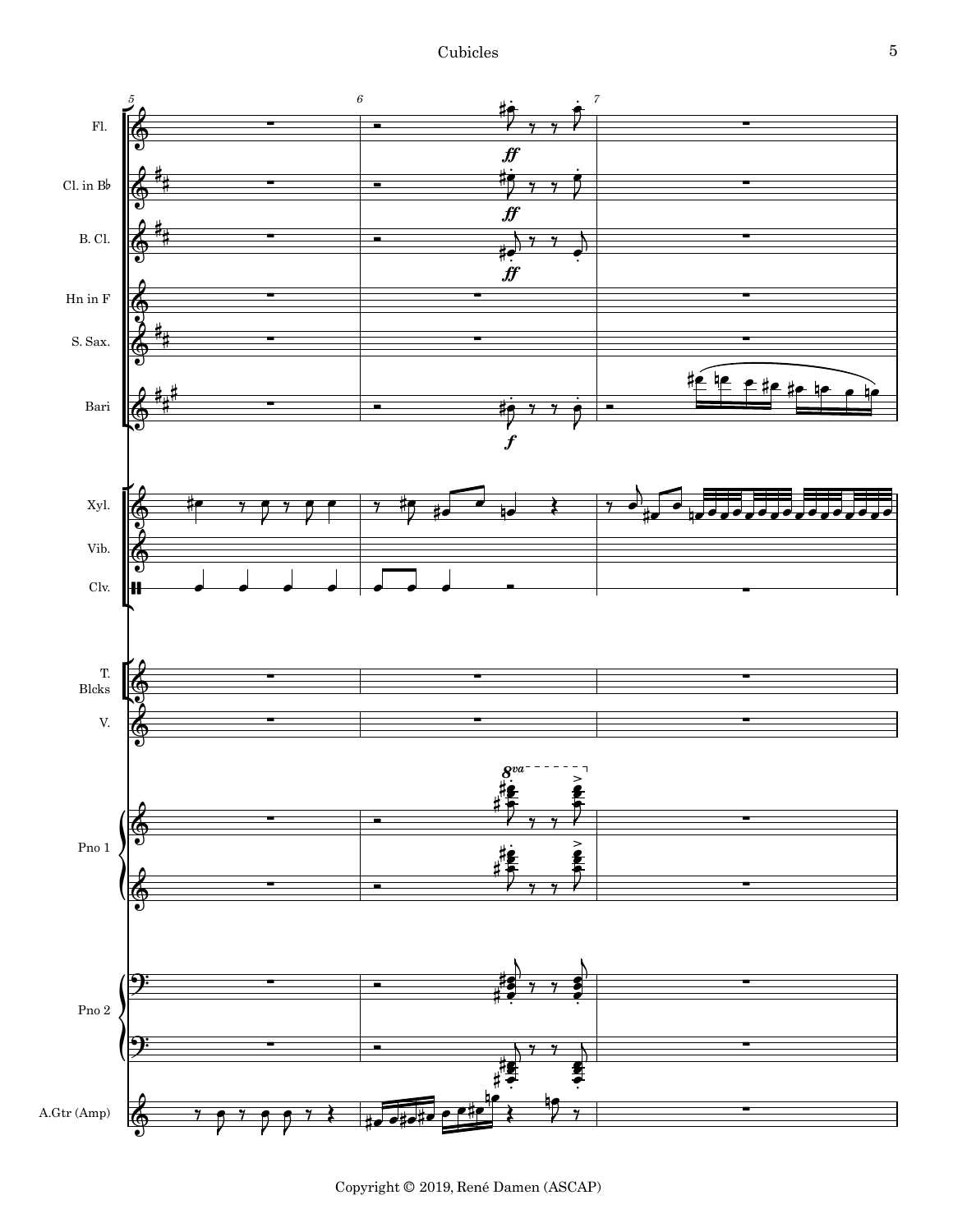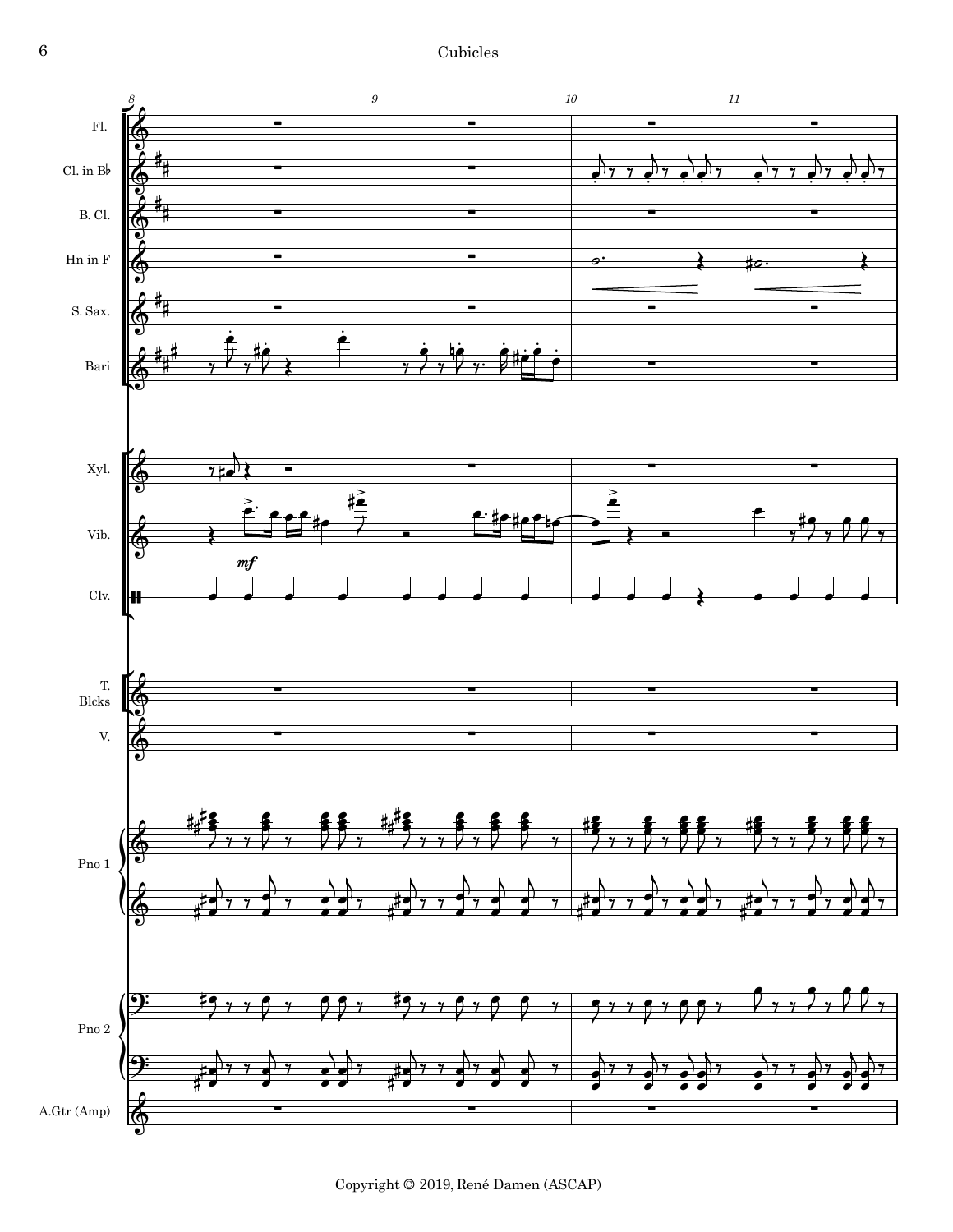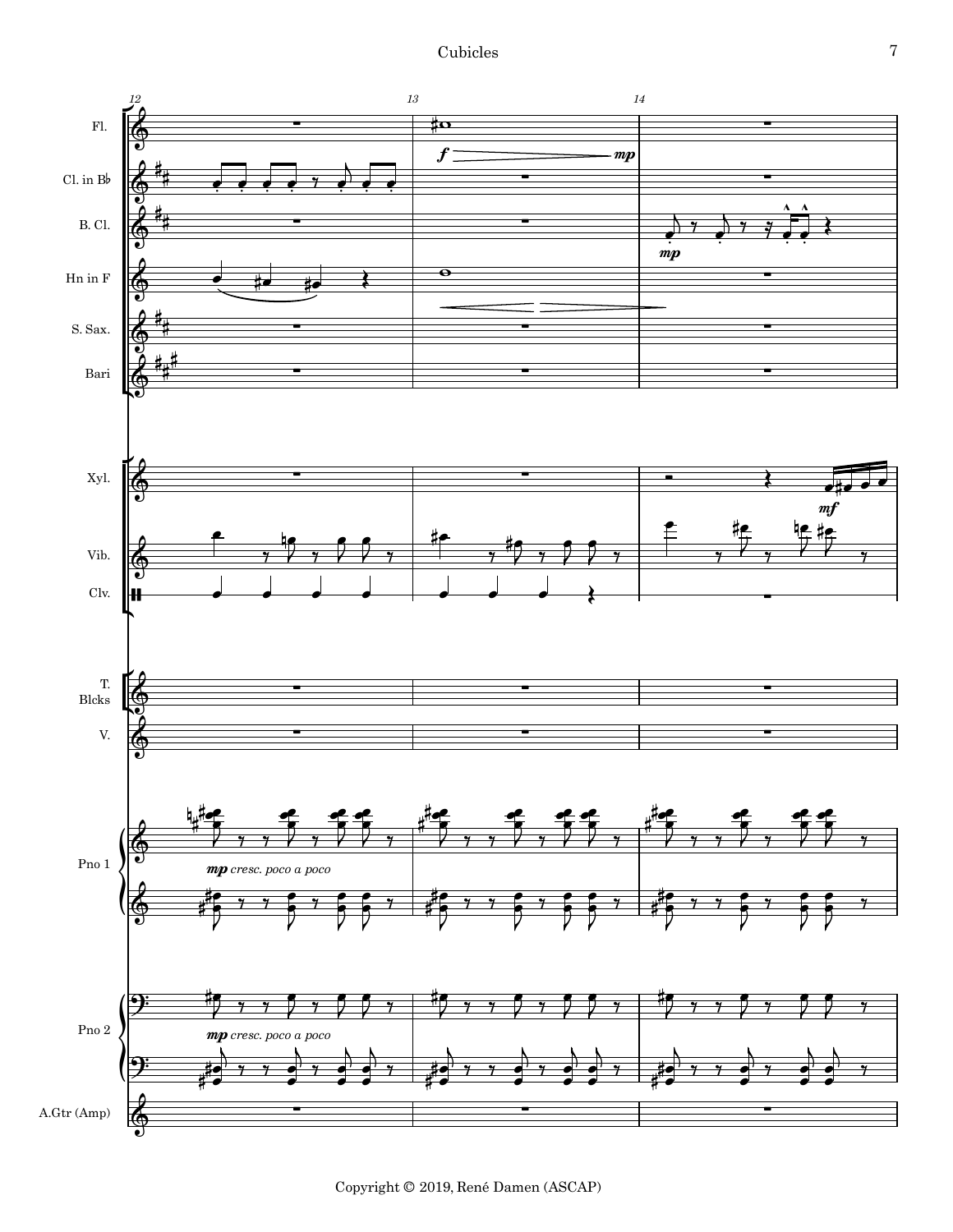

Copyright © 2019, René Damen (ASCAP)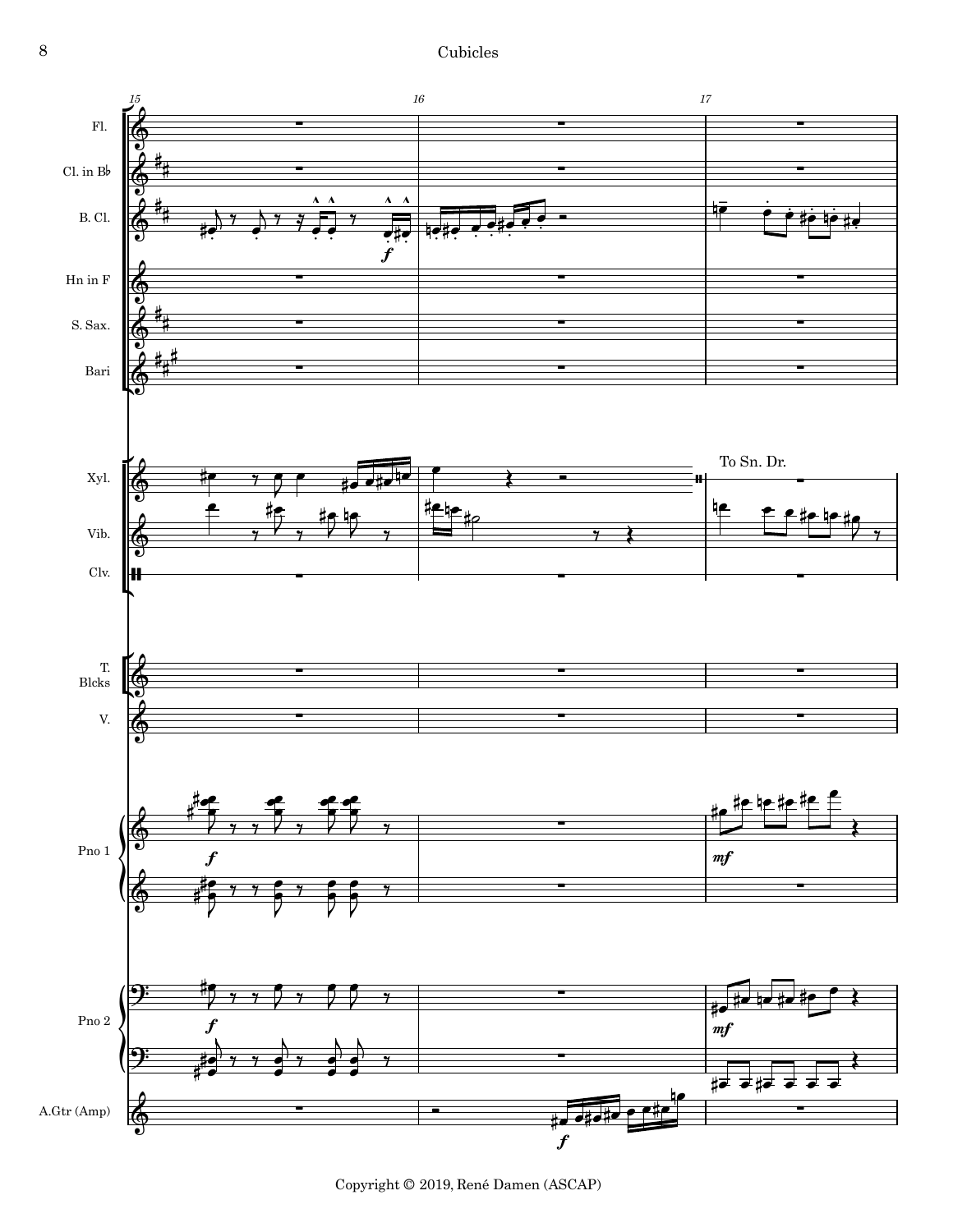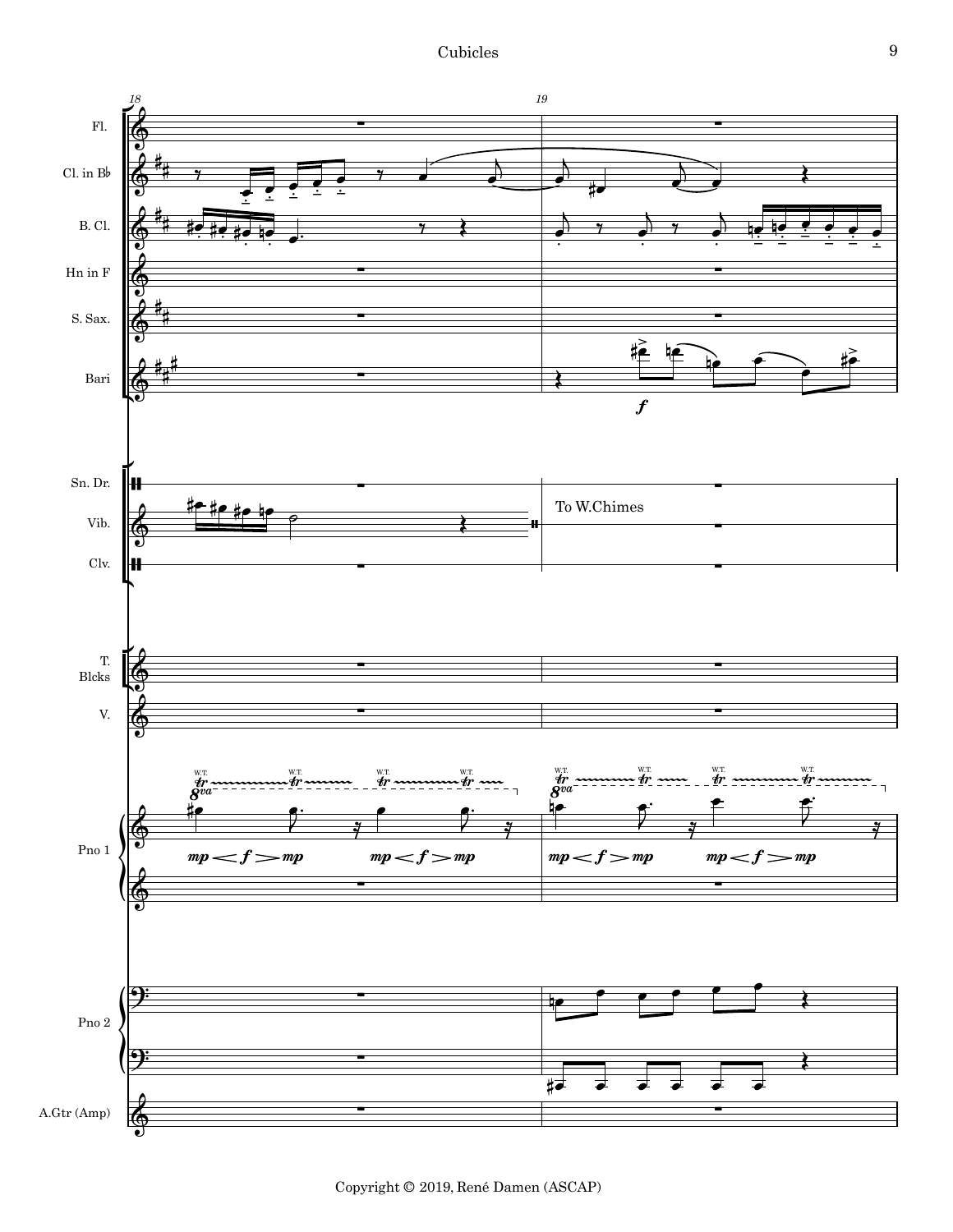

Copyright © 2019, René Damen (ASCAP)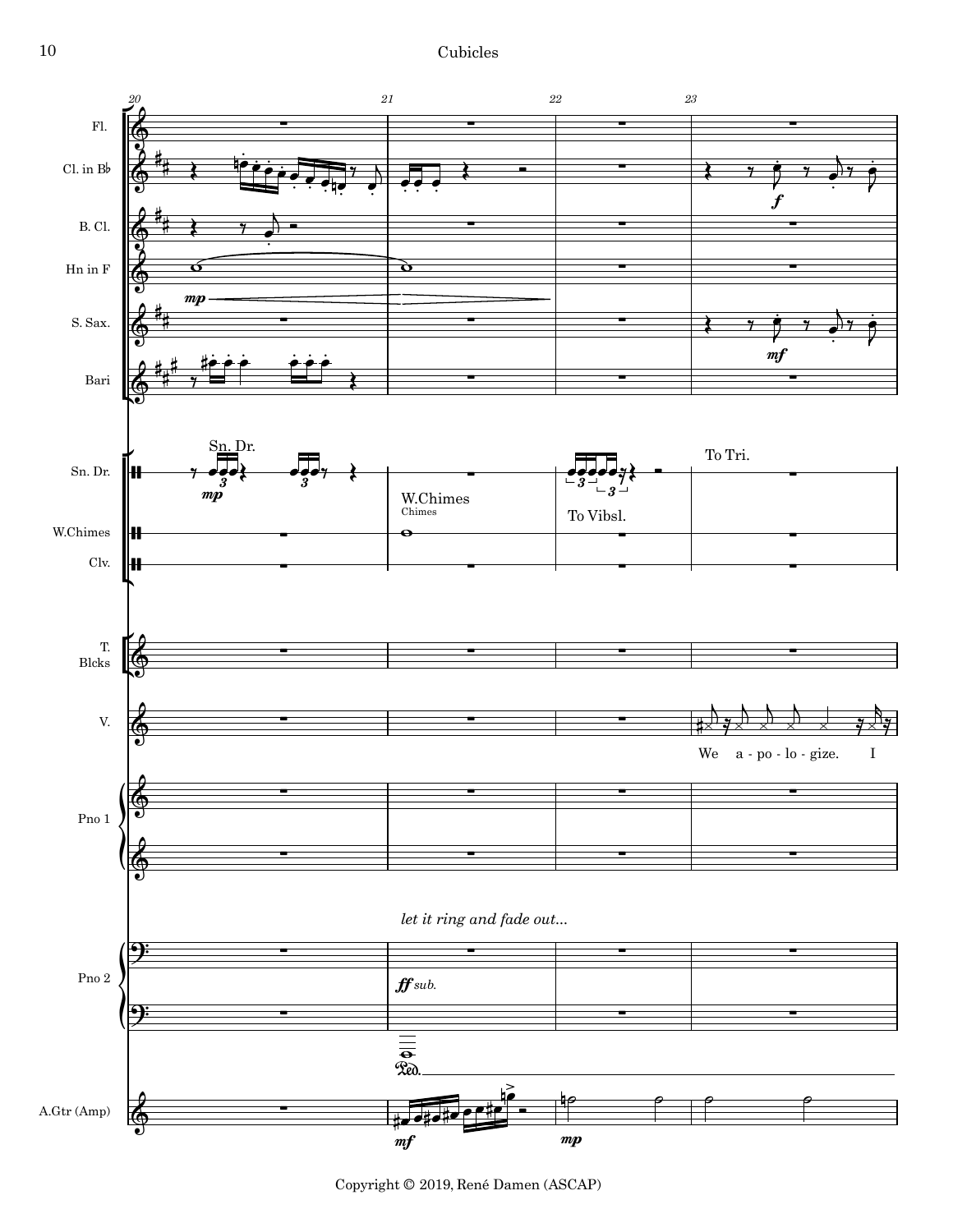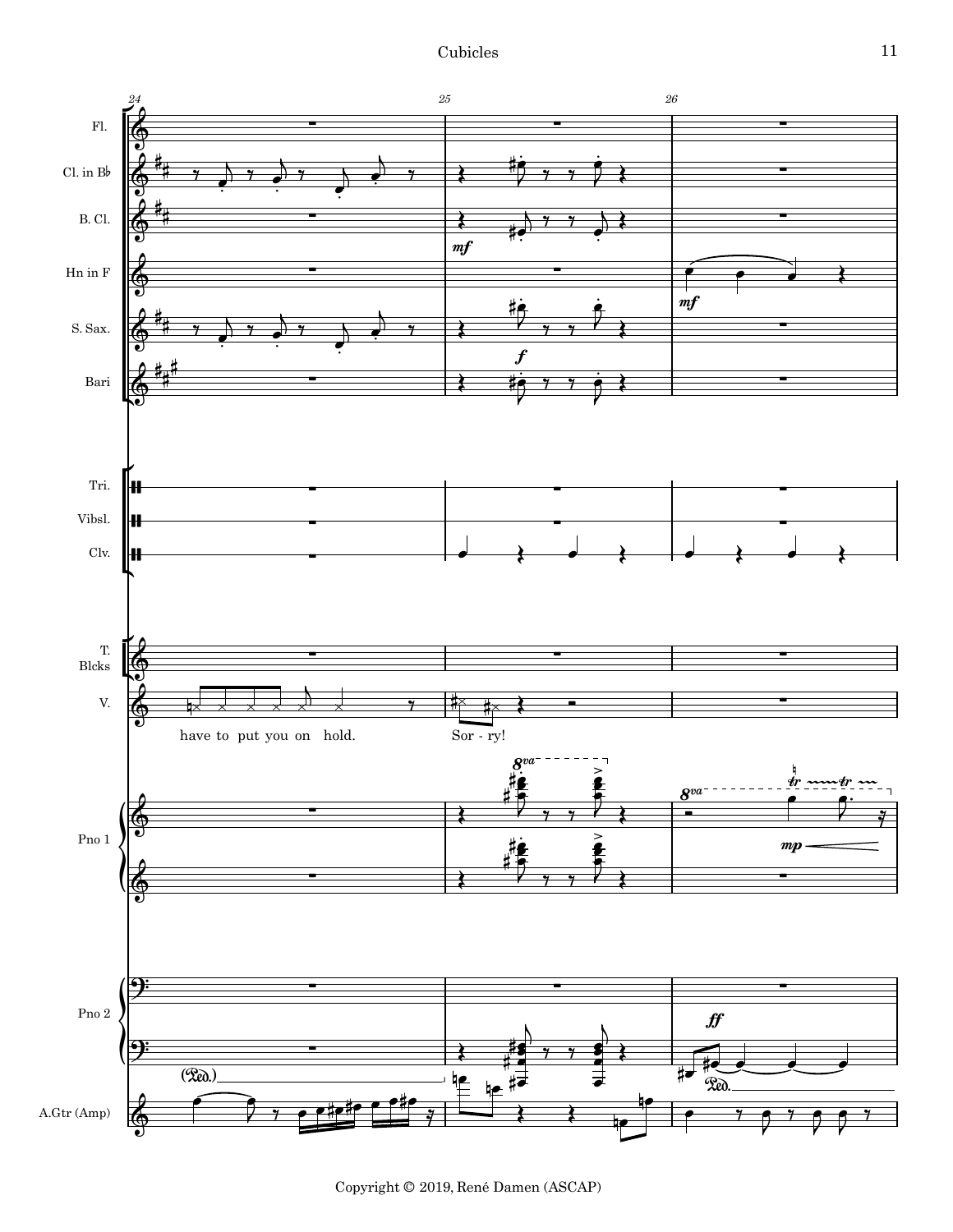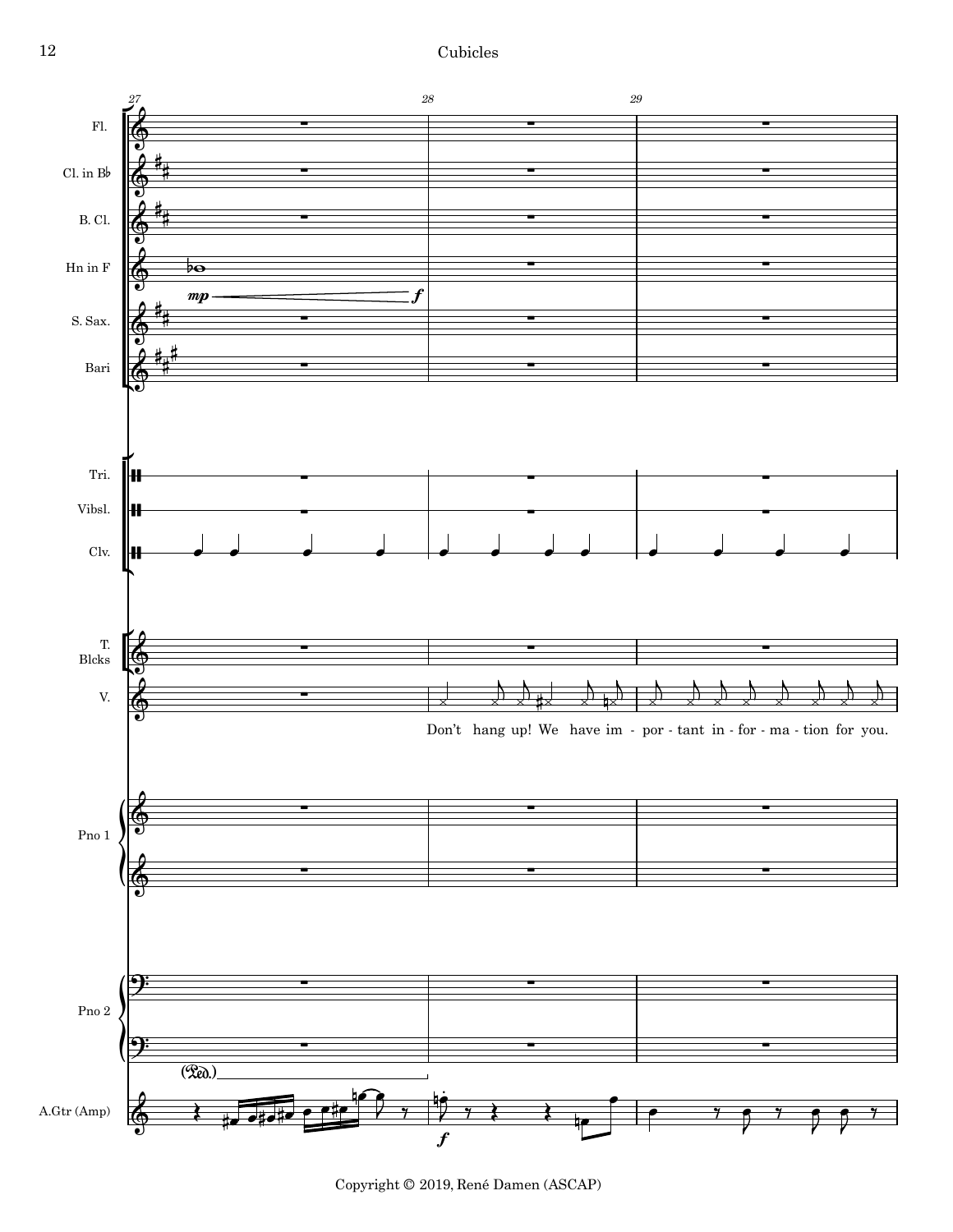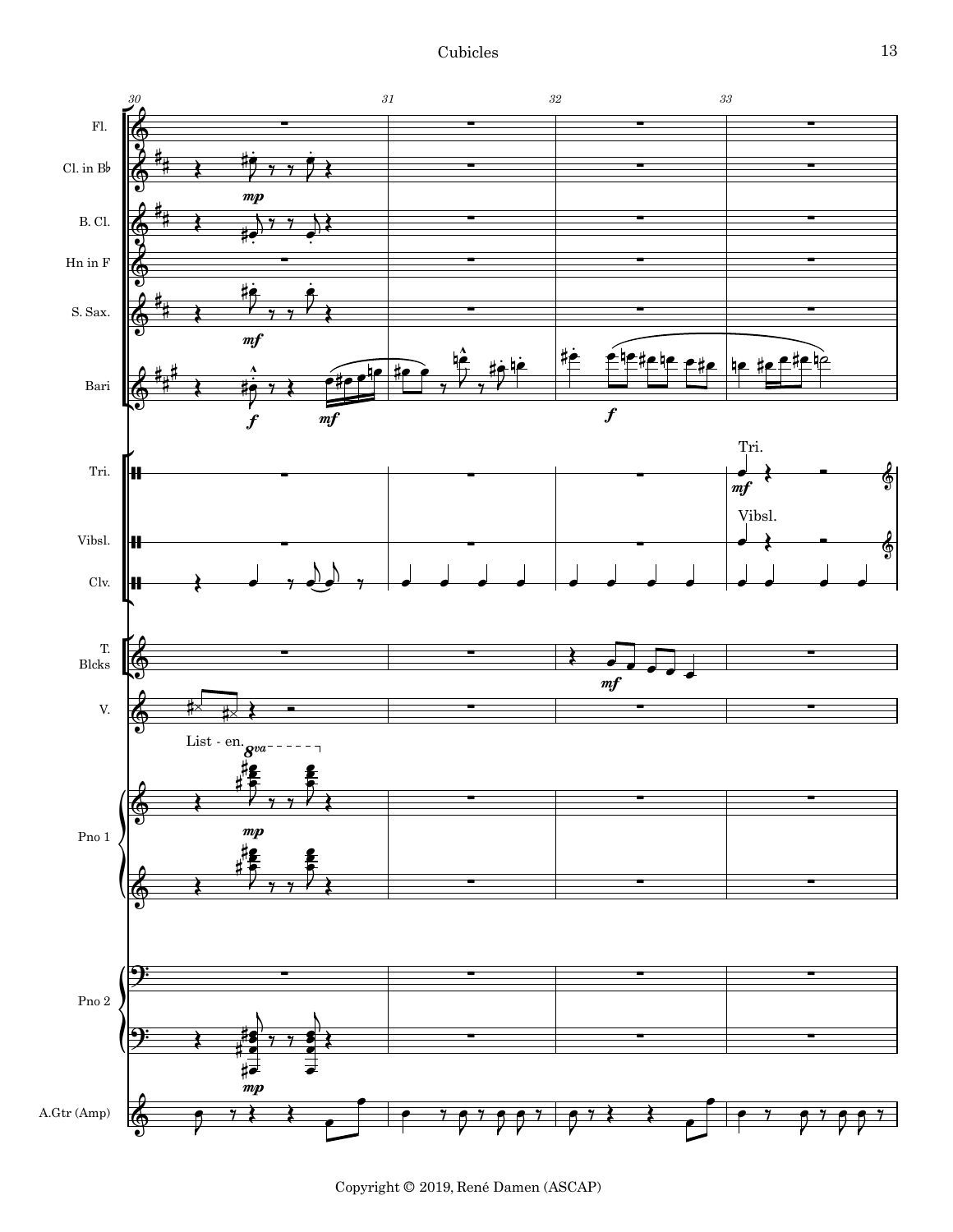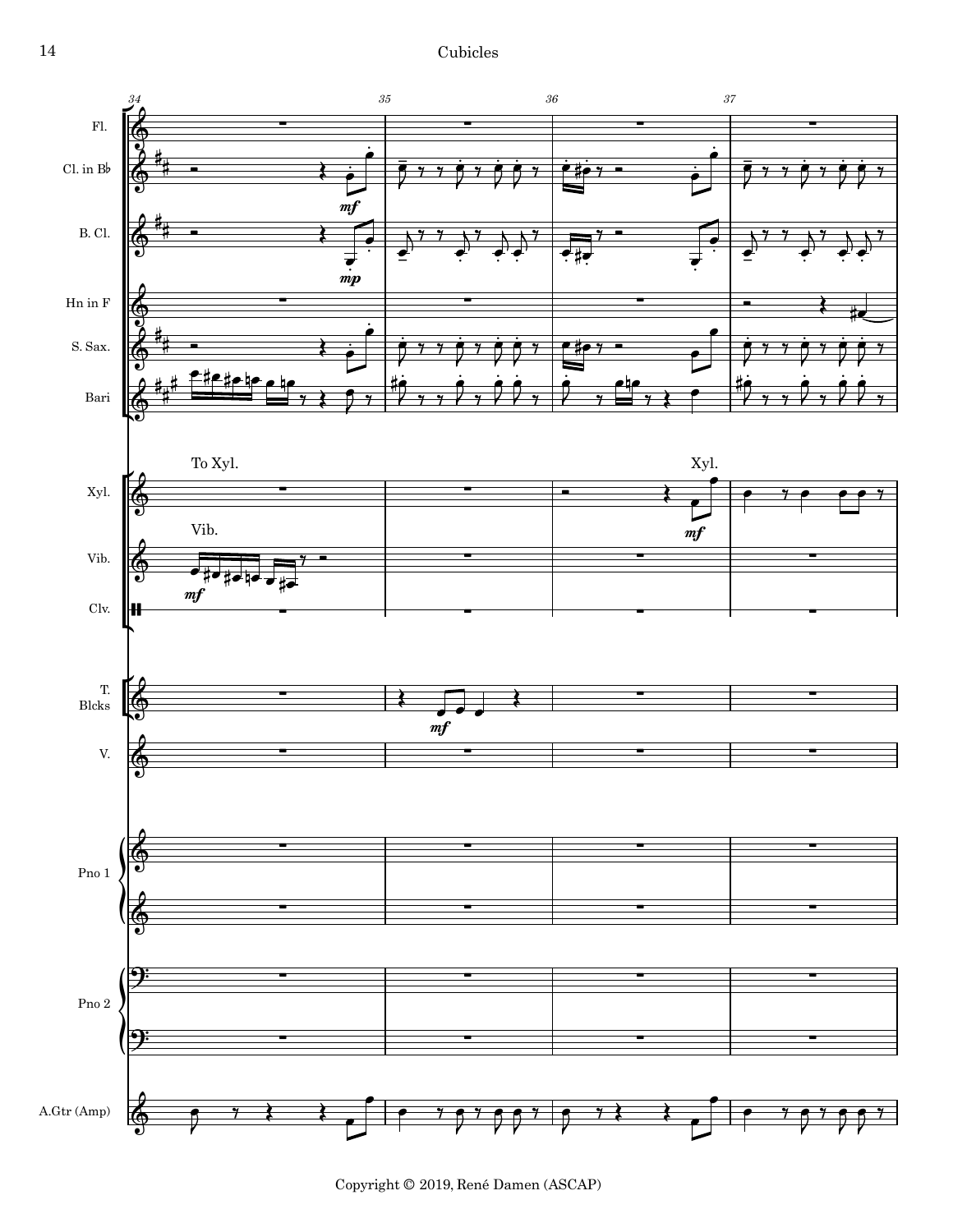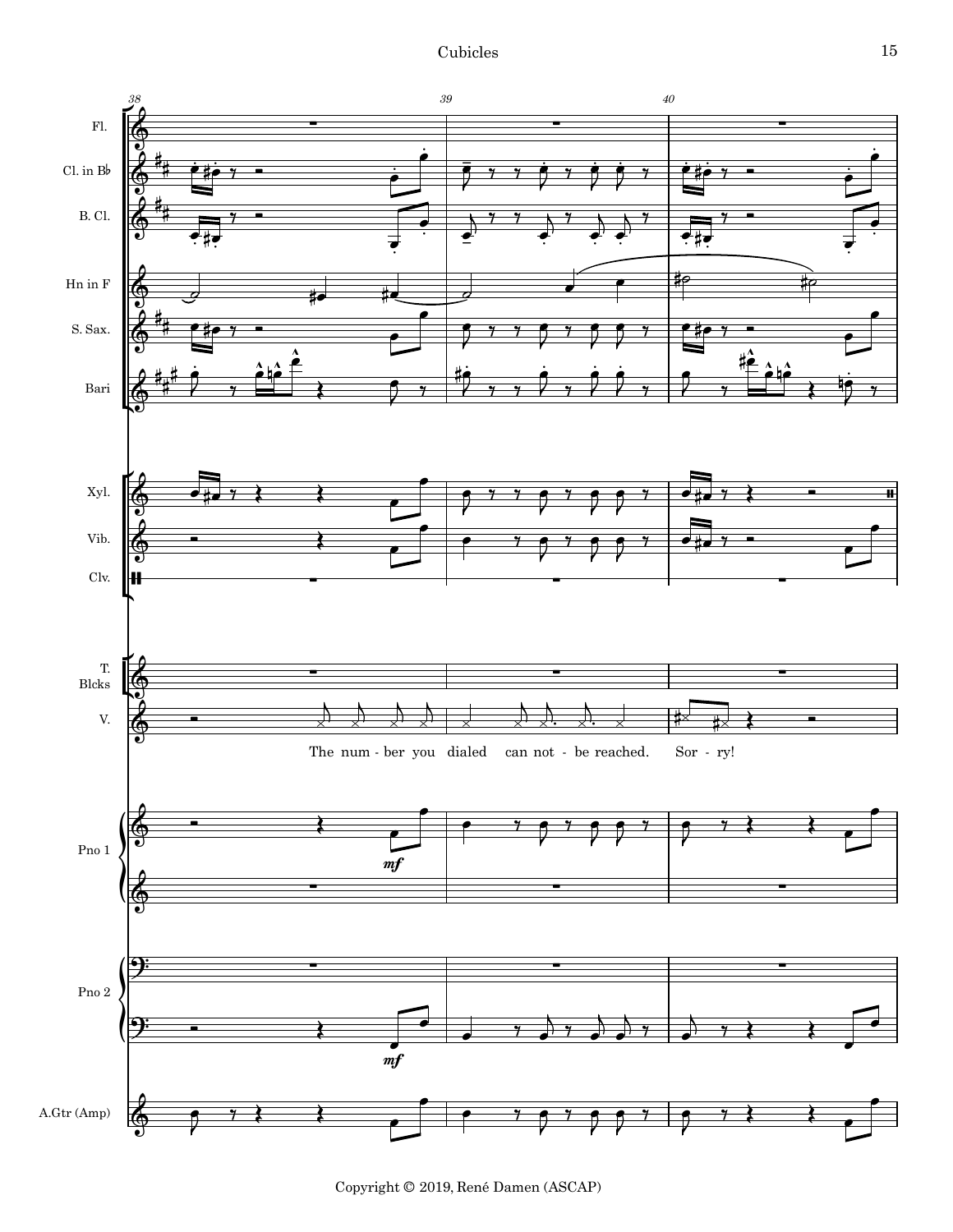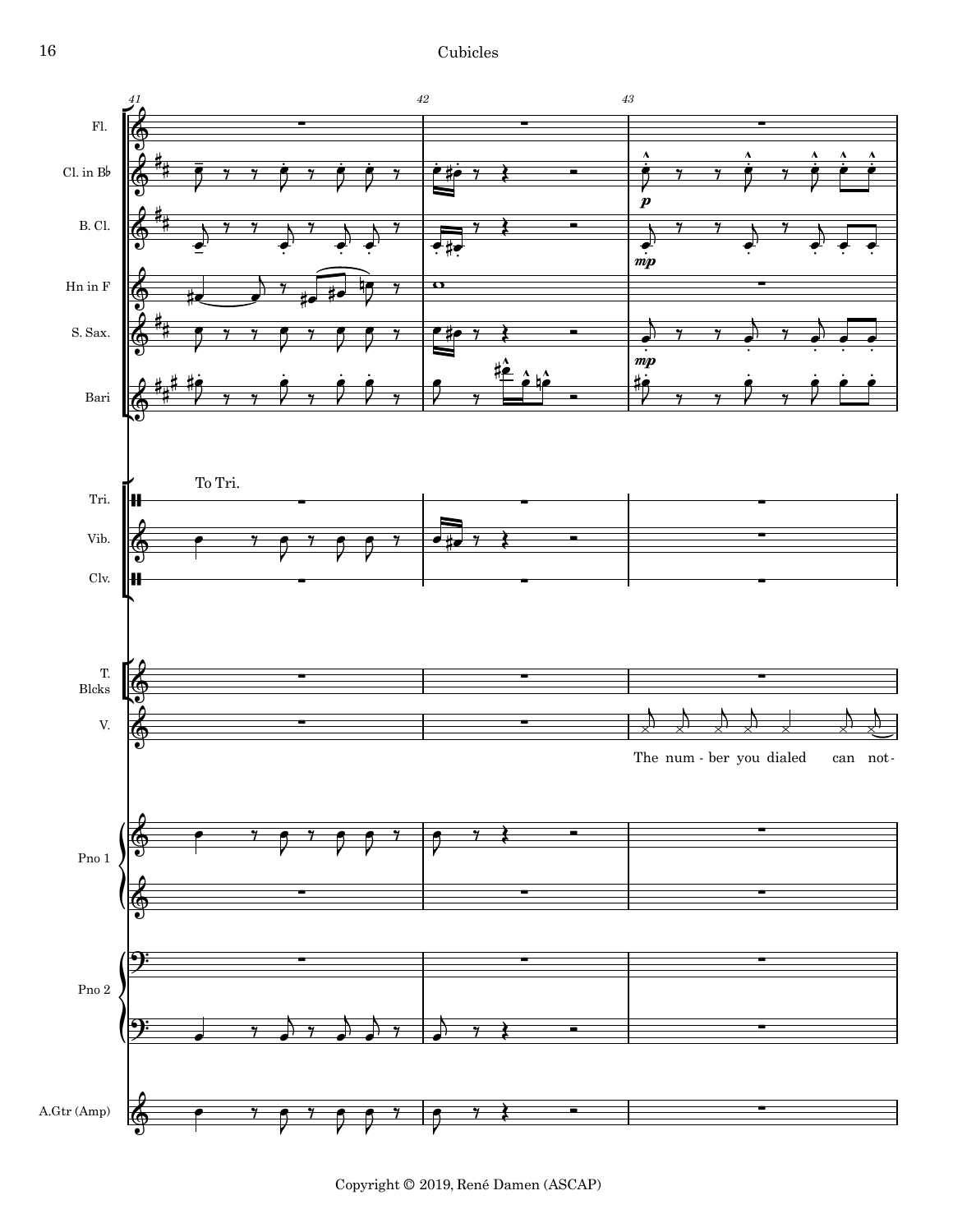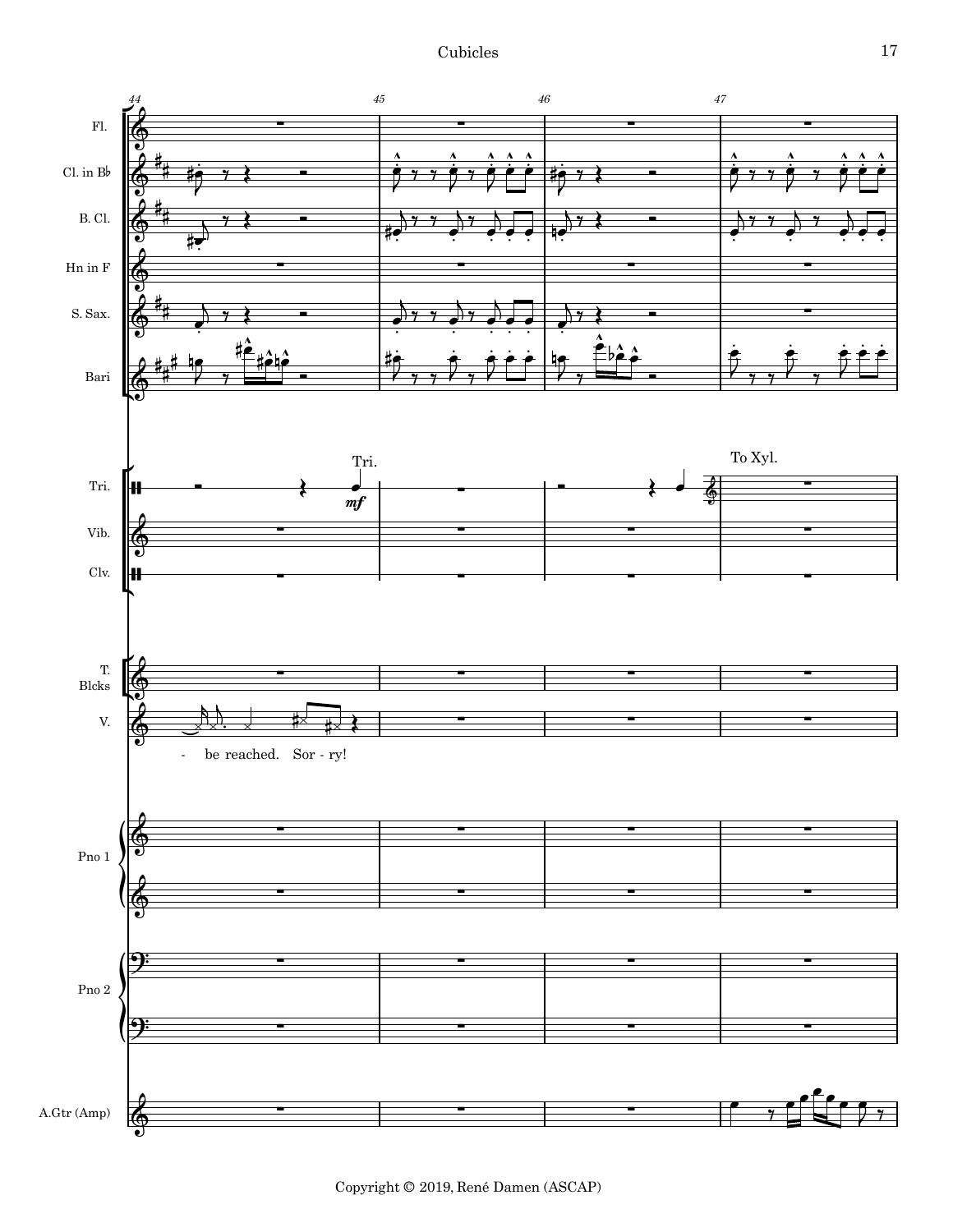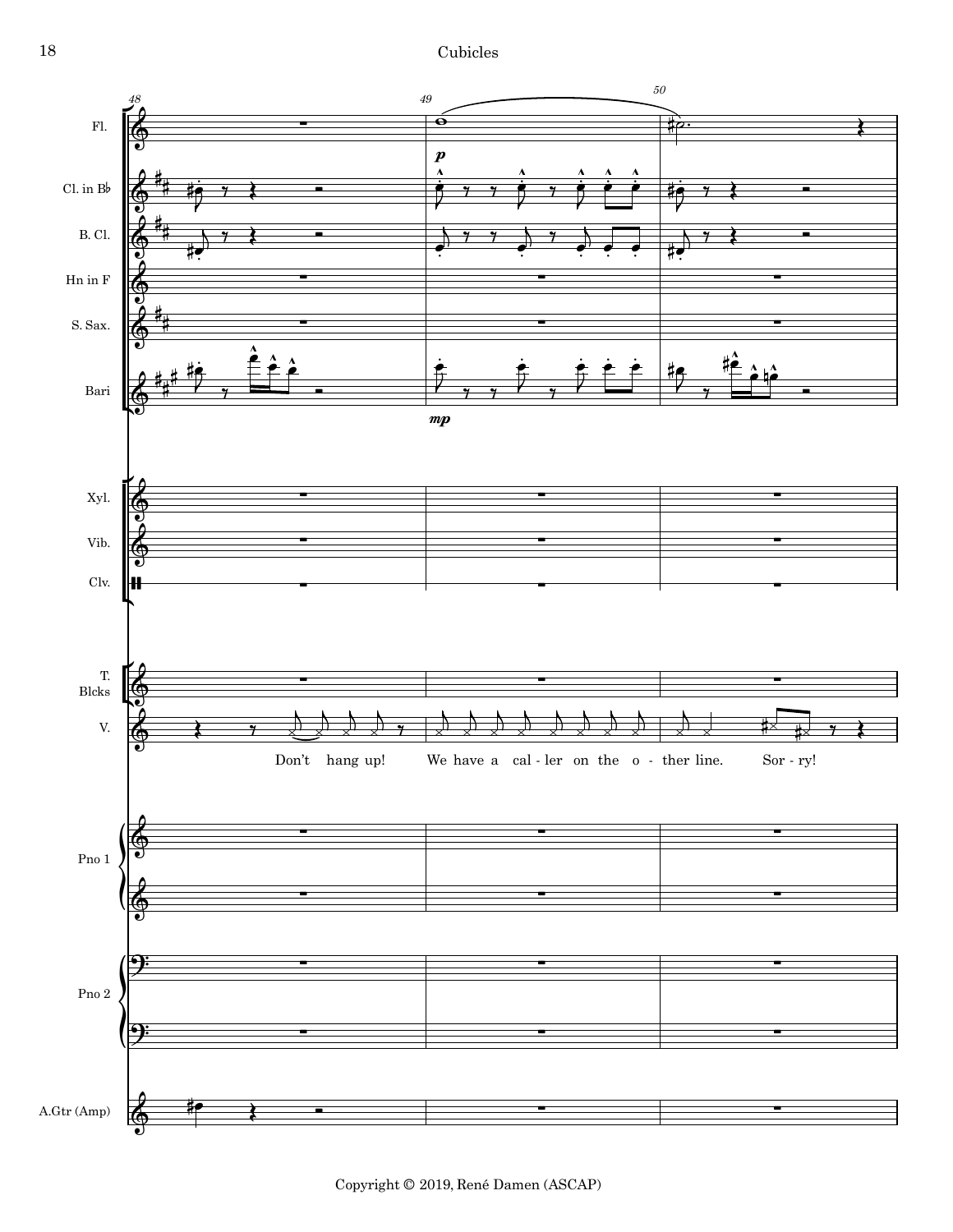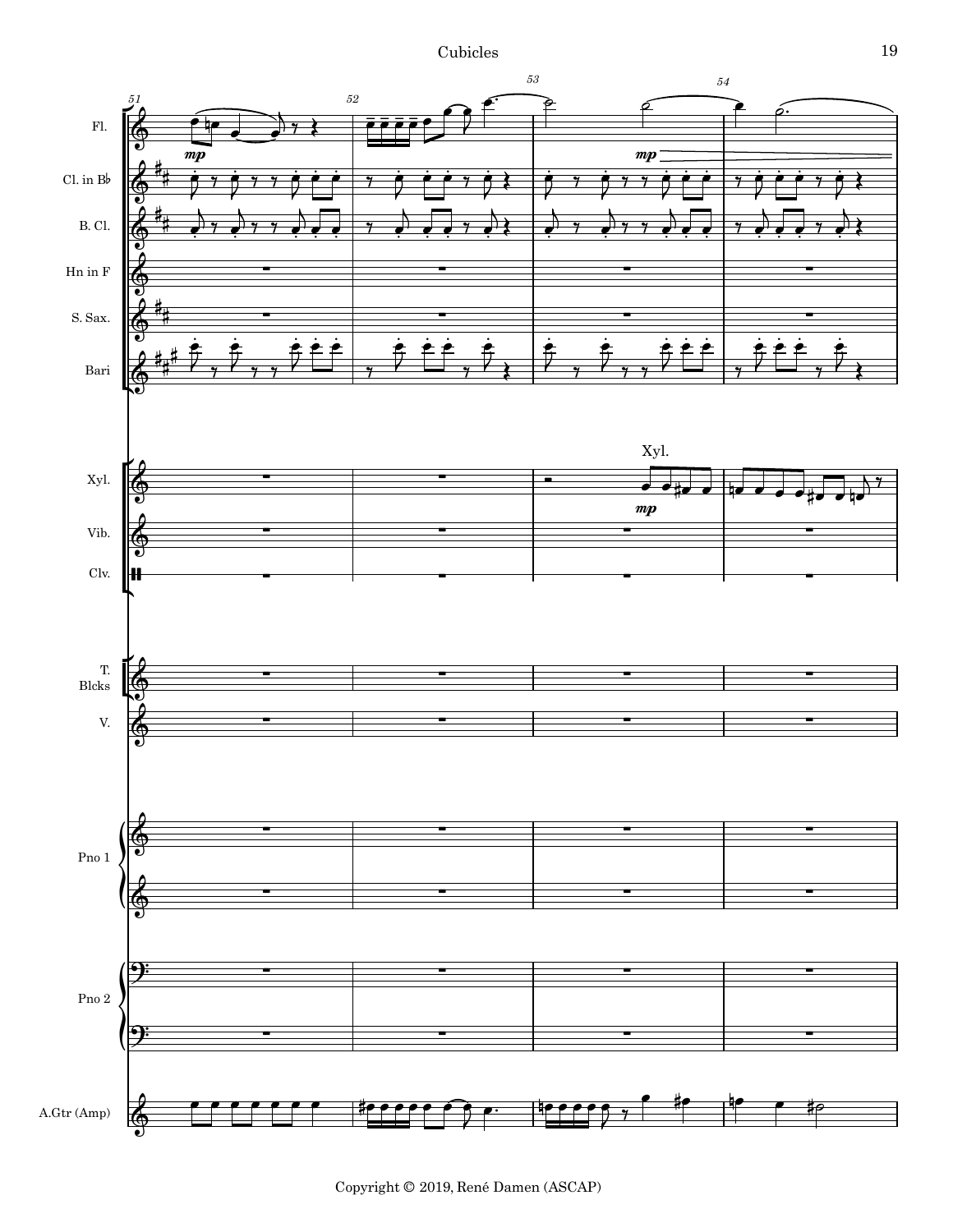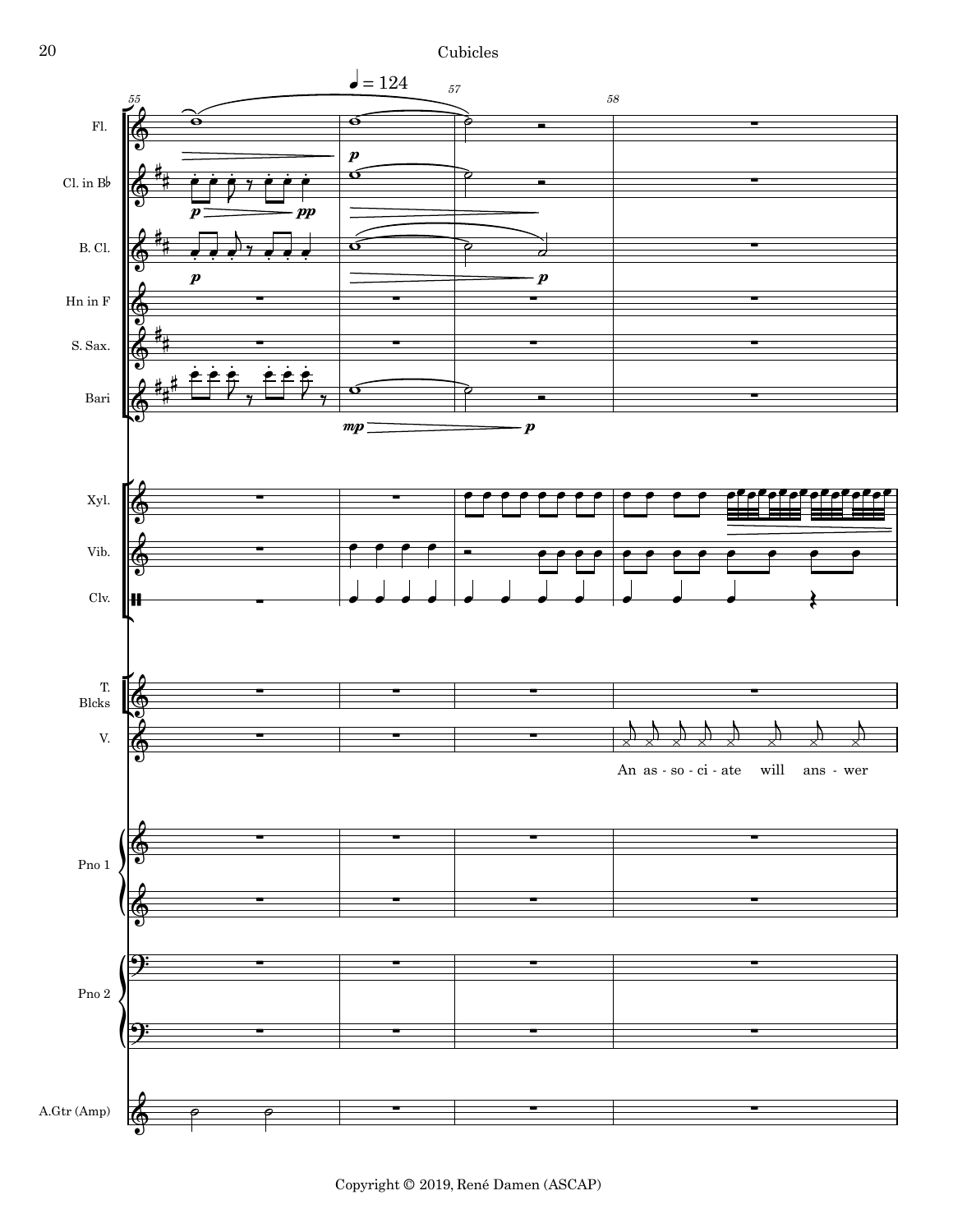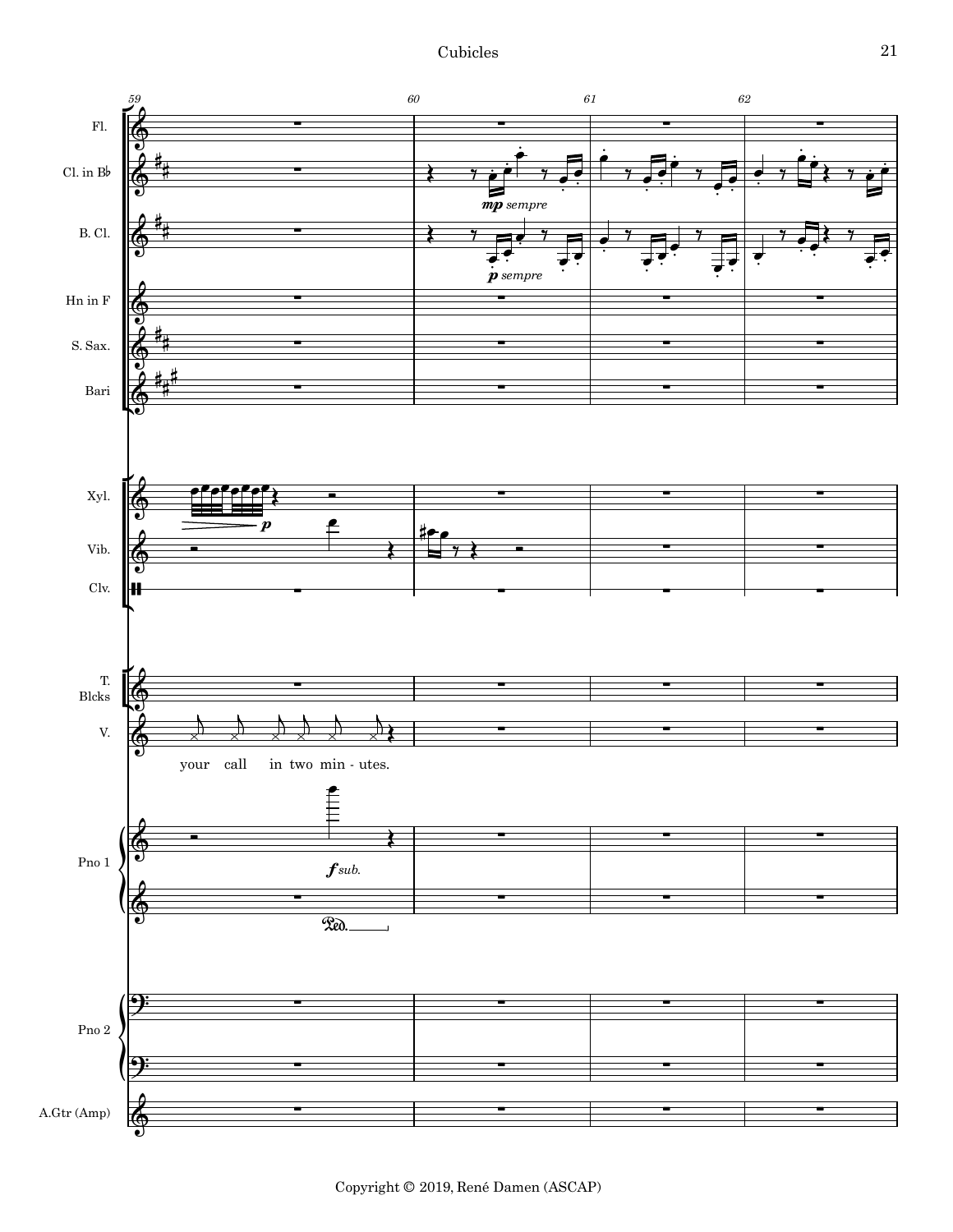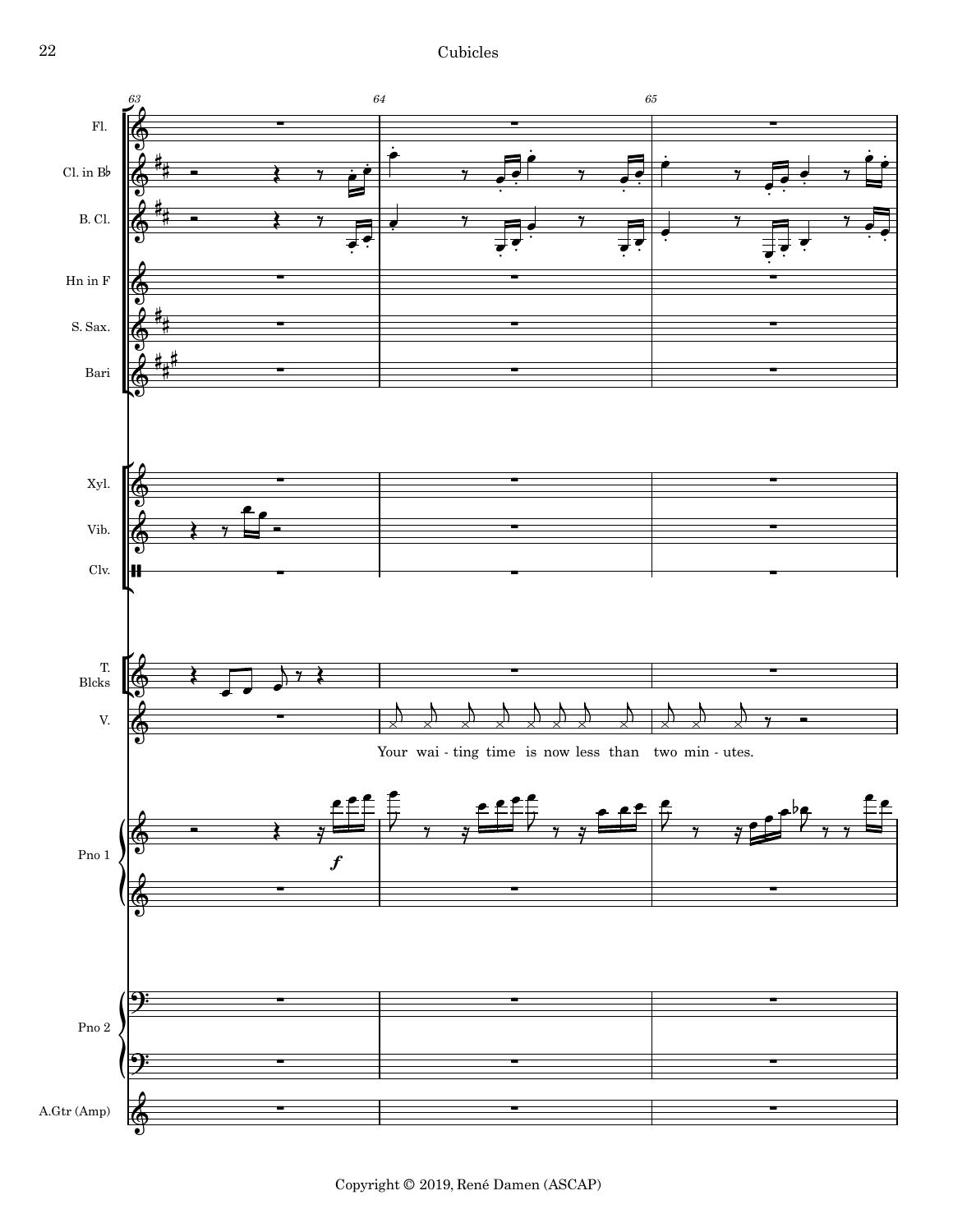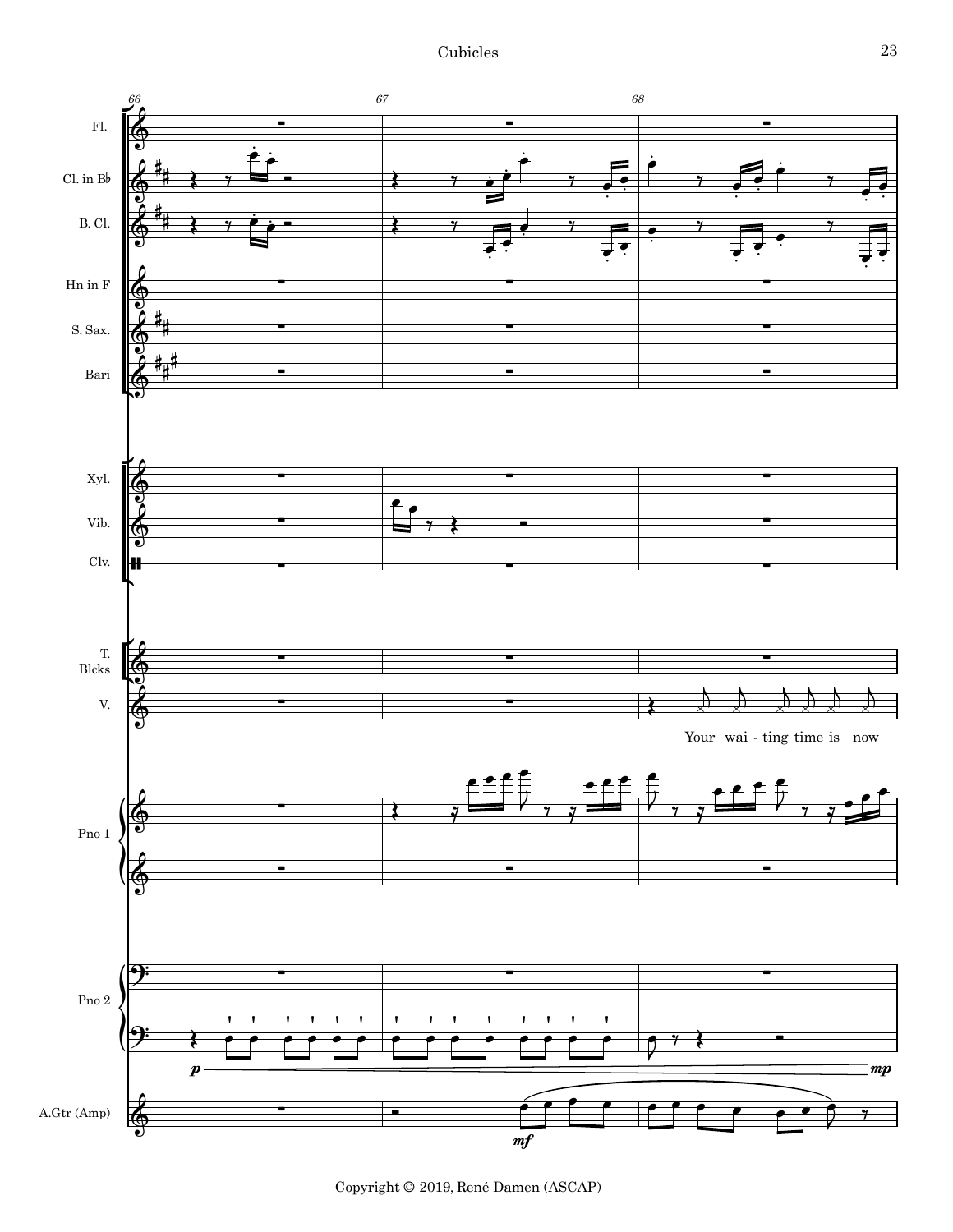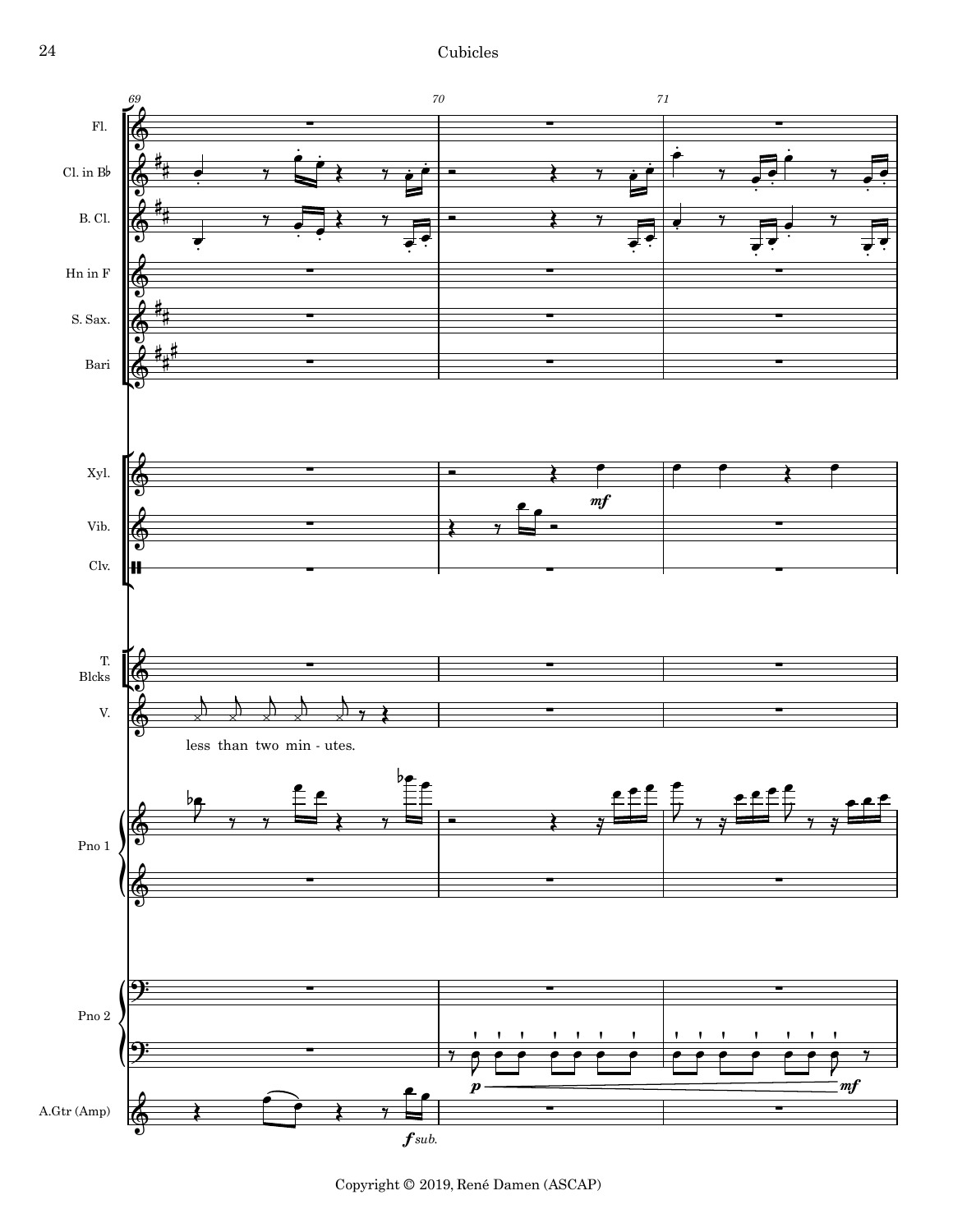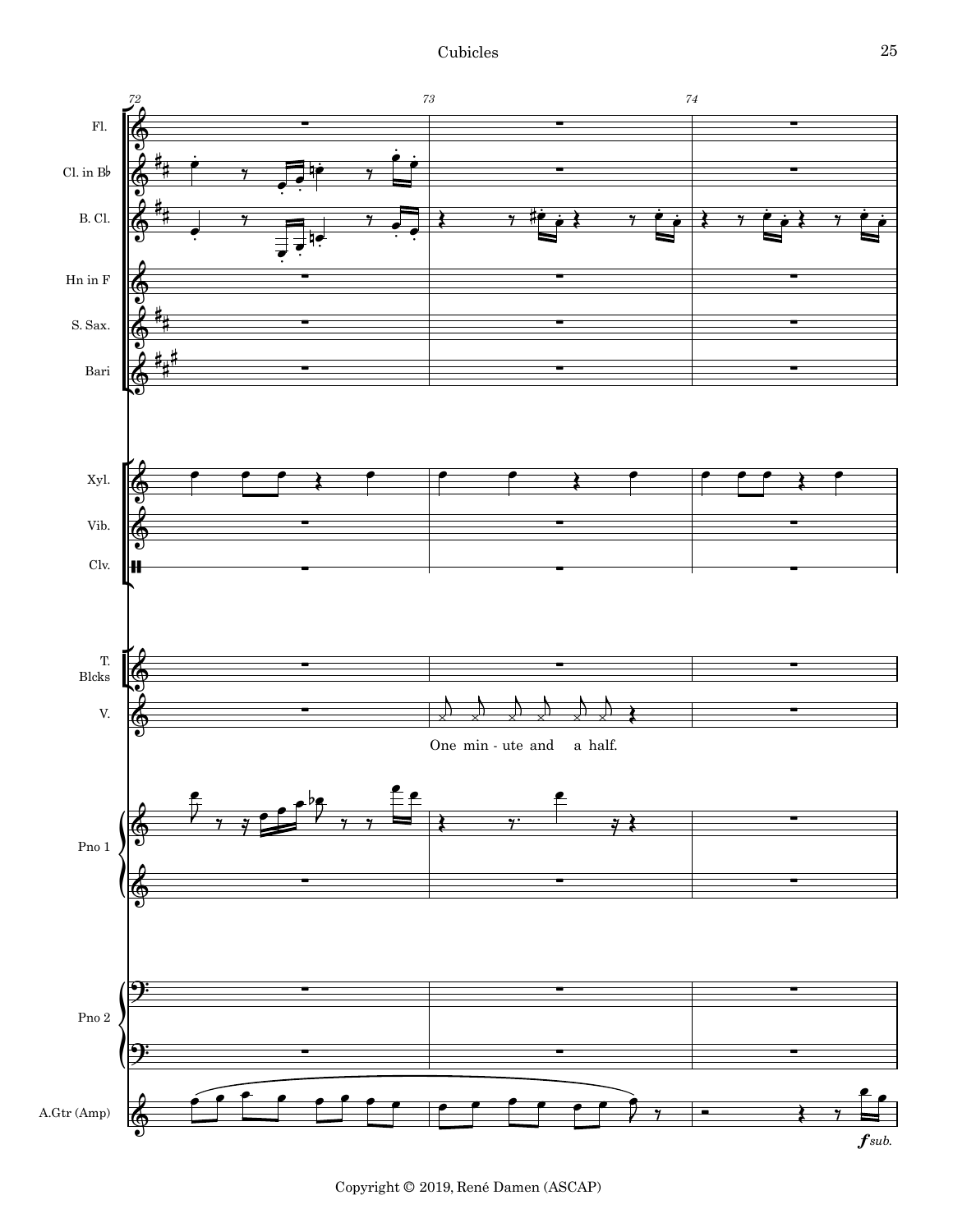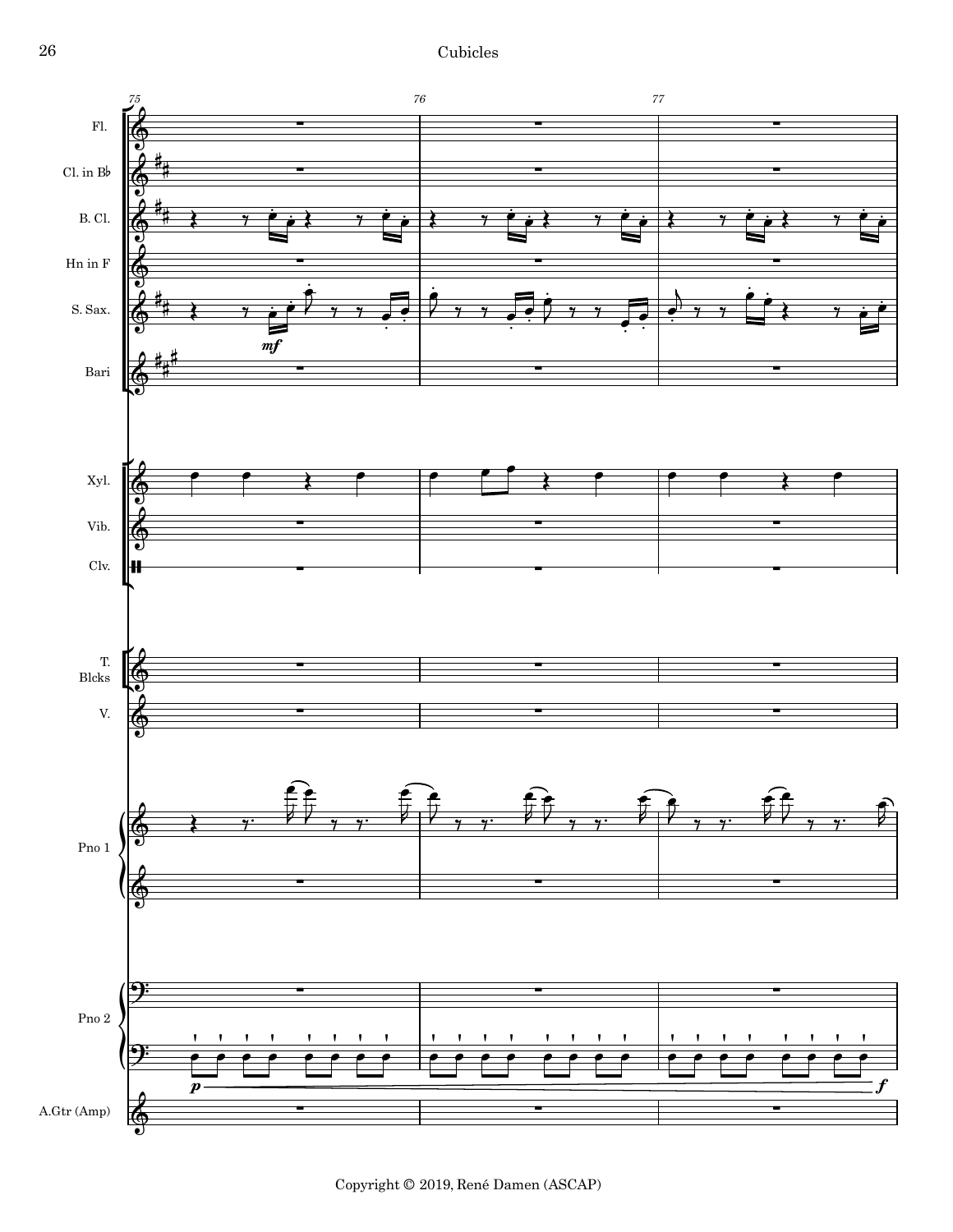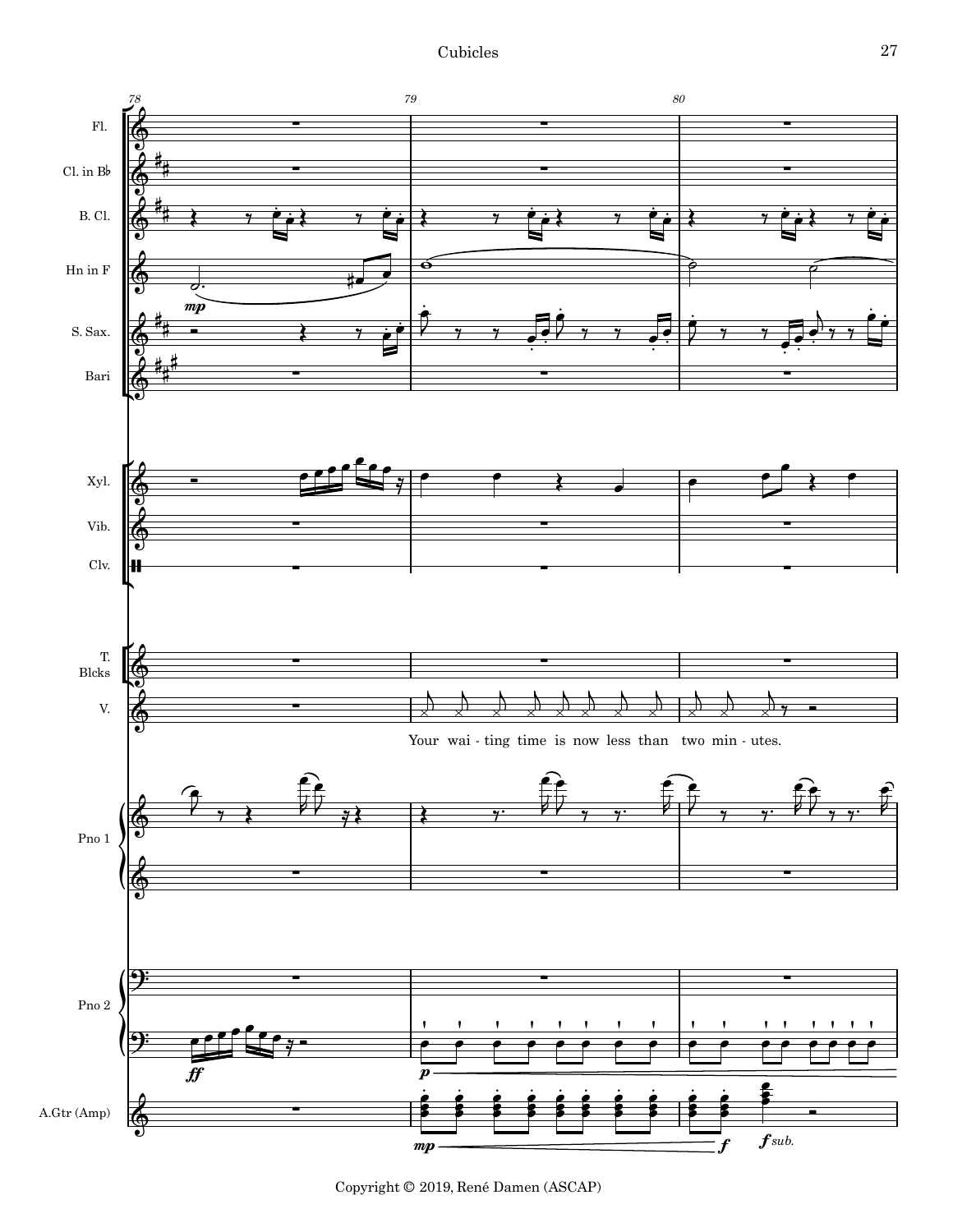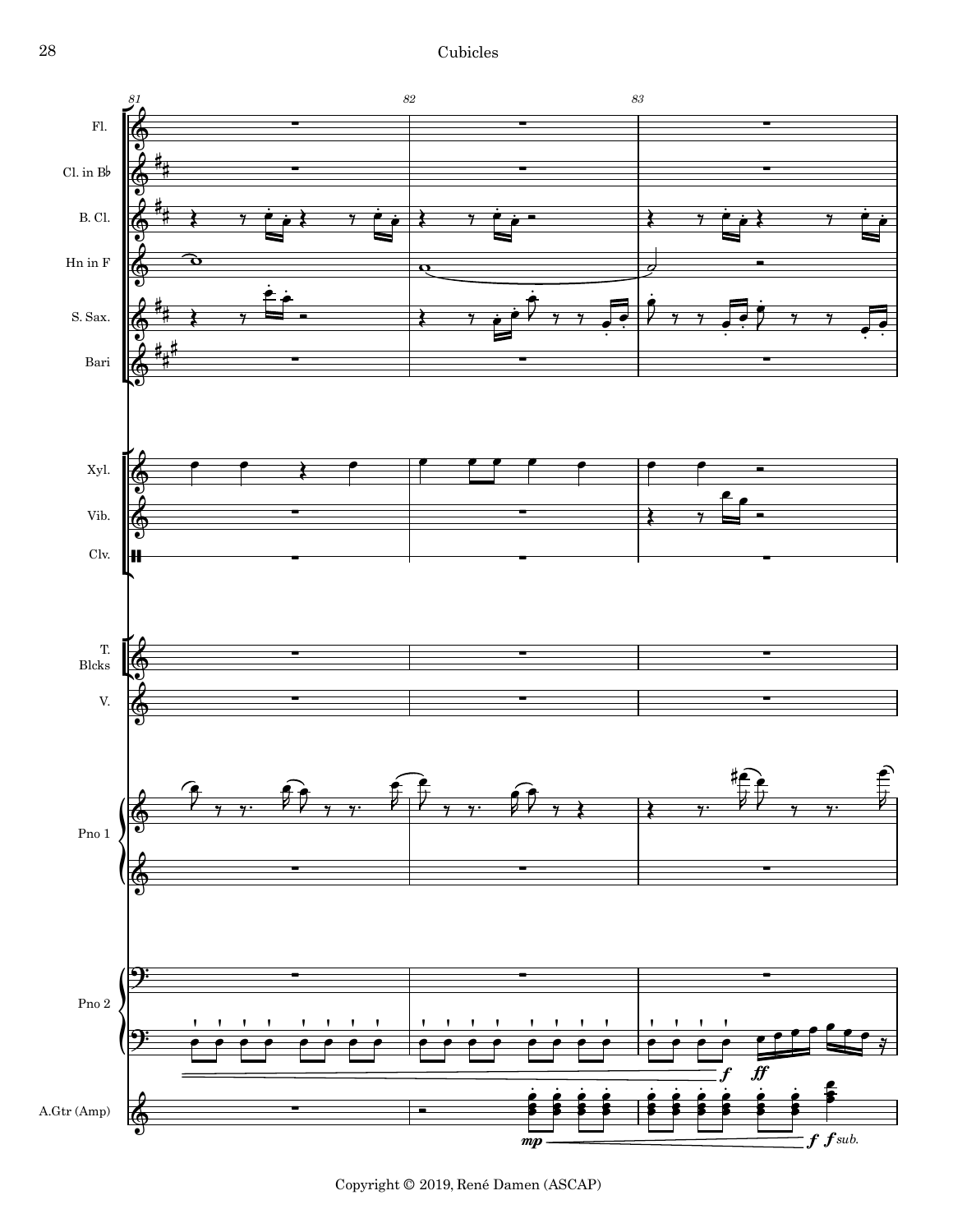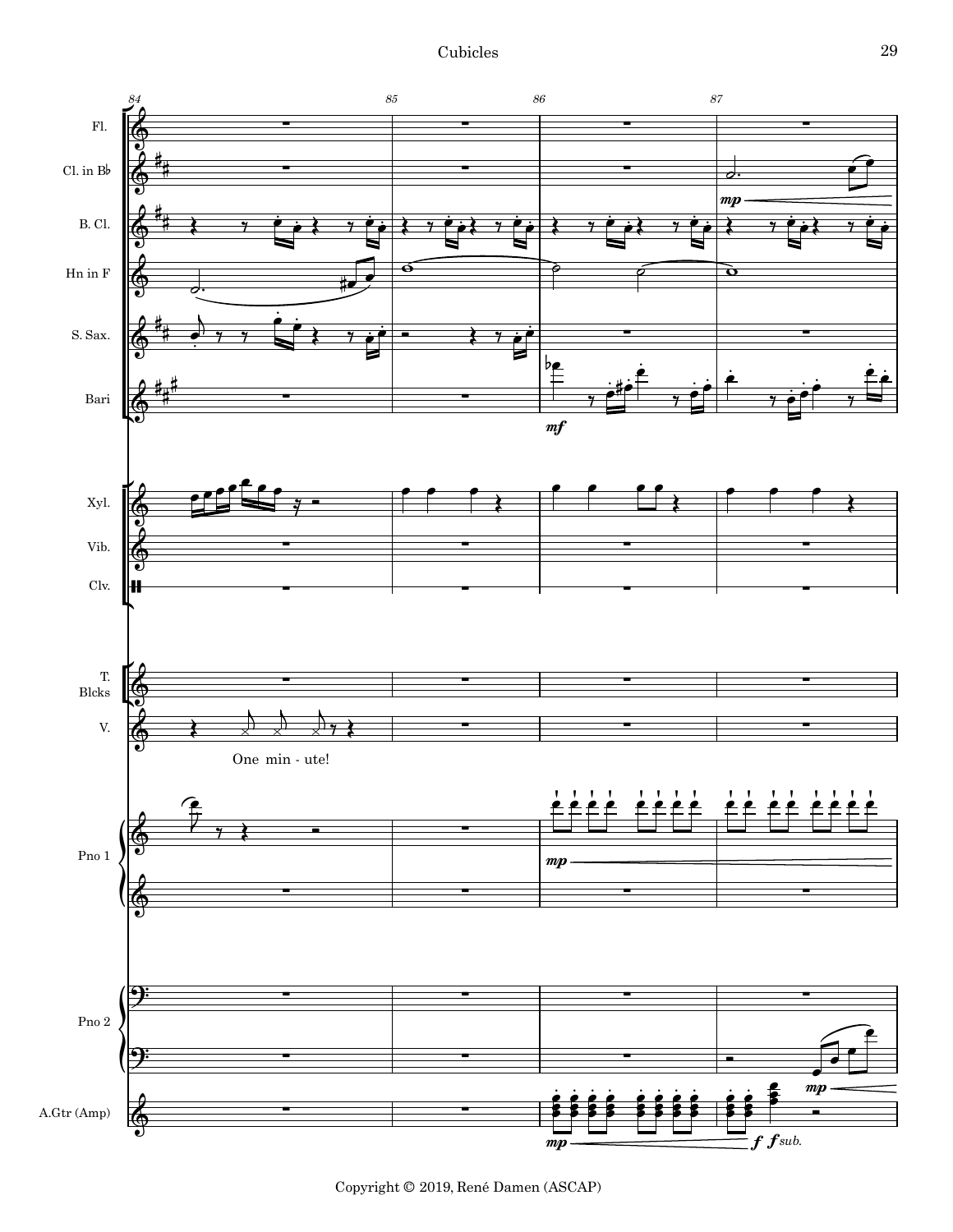

Copyright © 2019, René Damen (ASCAP)

3 0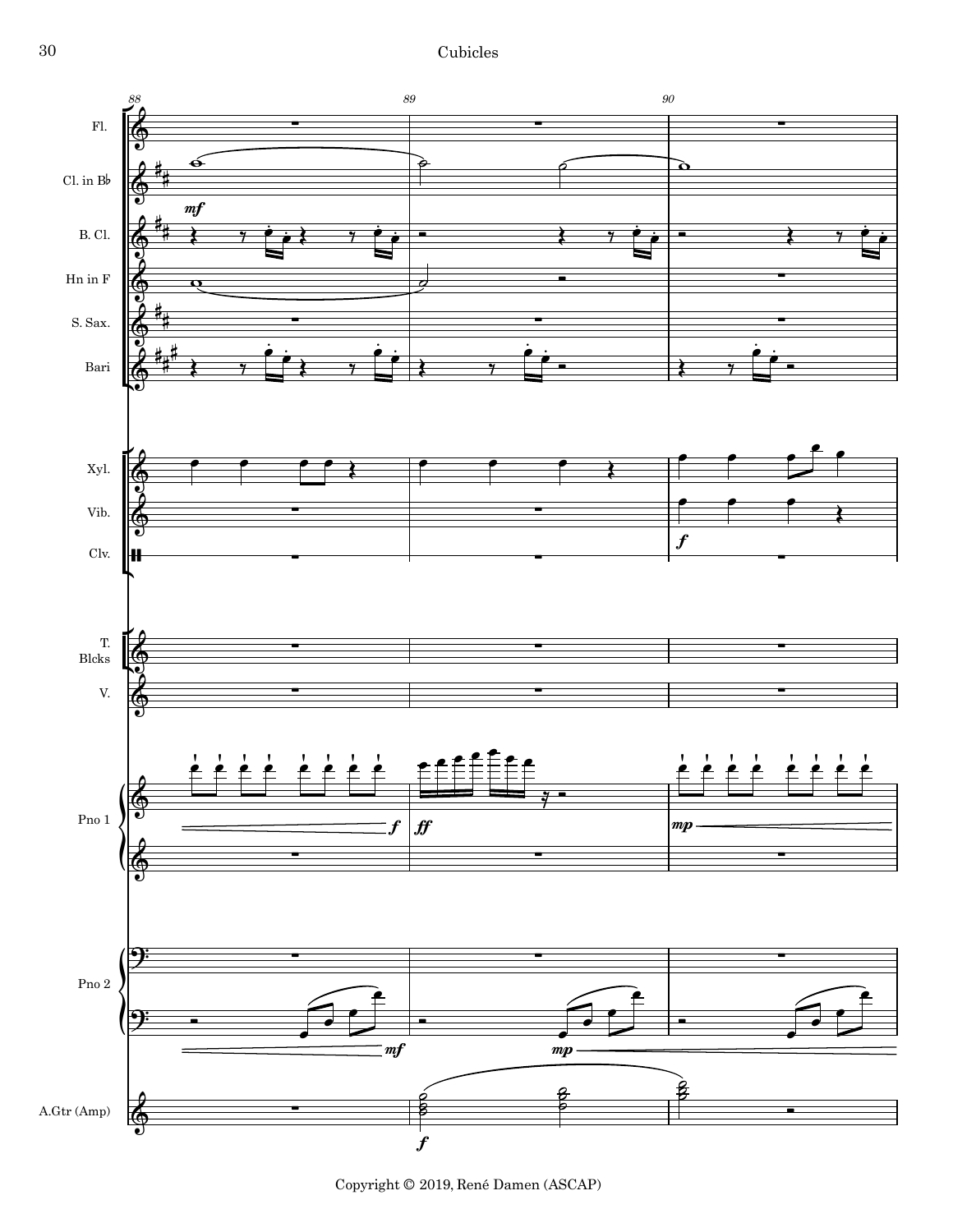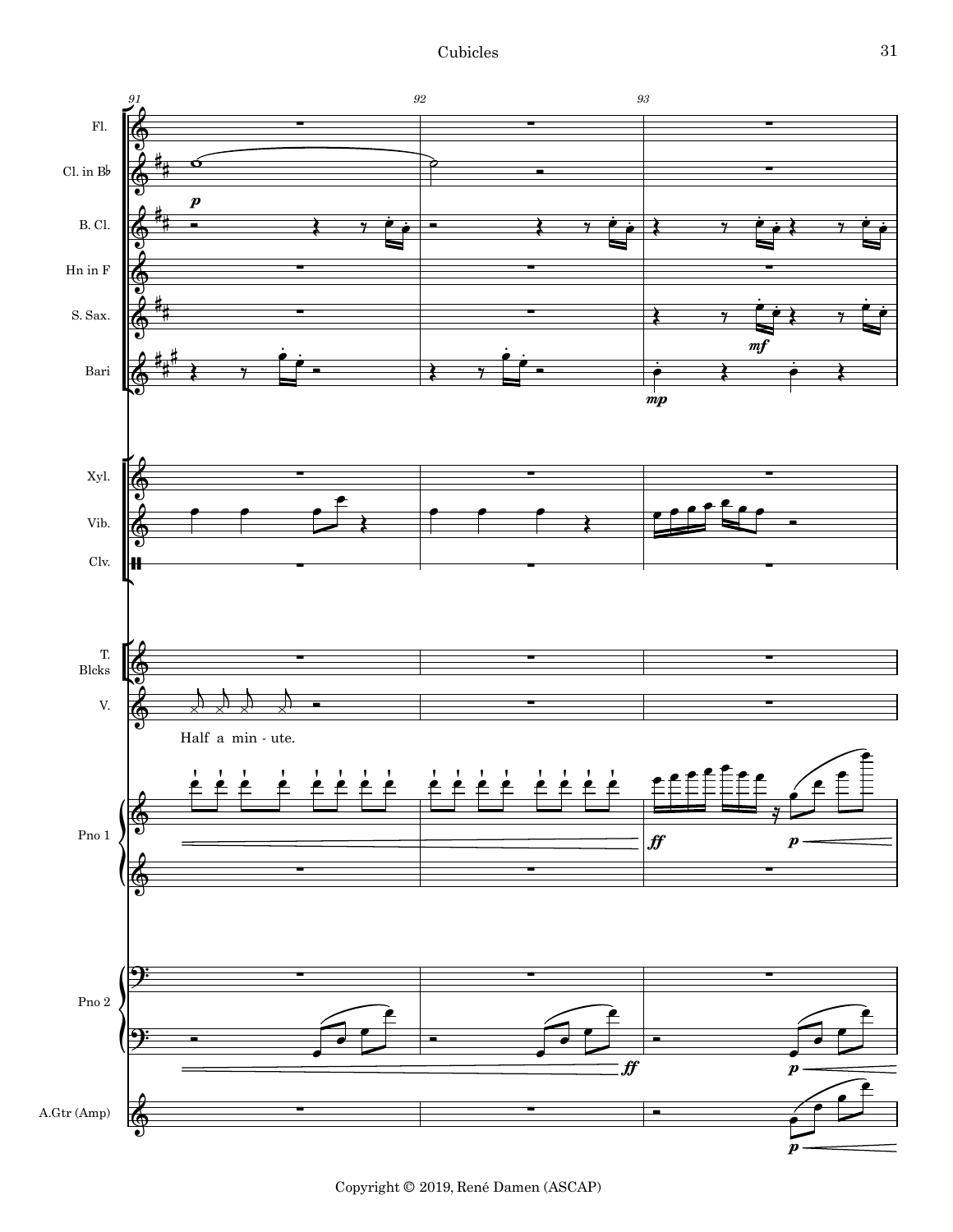

Copyright © 2019, René Damen (ASCAP)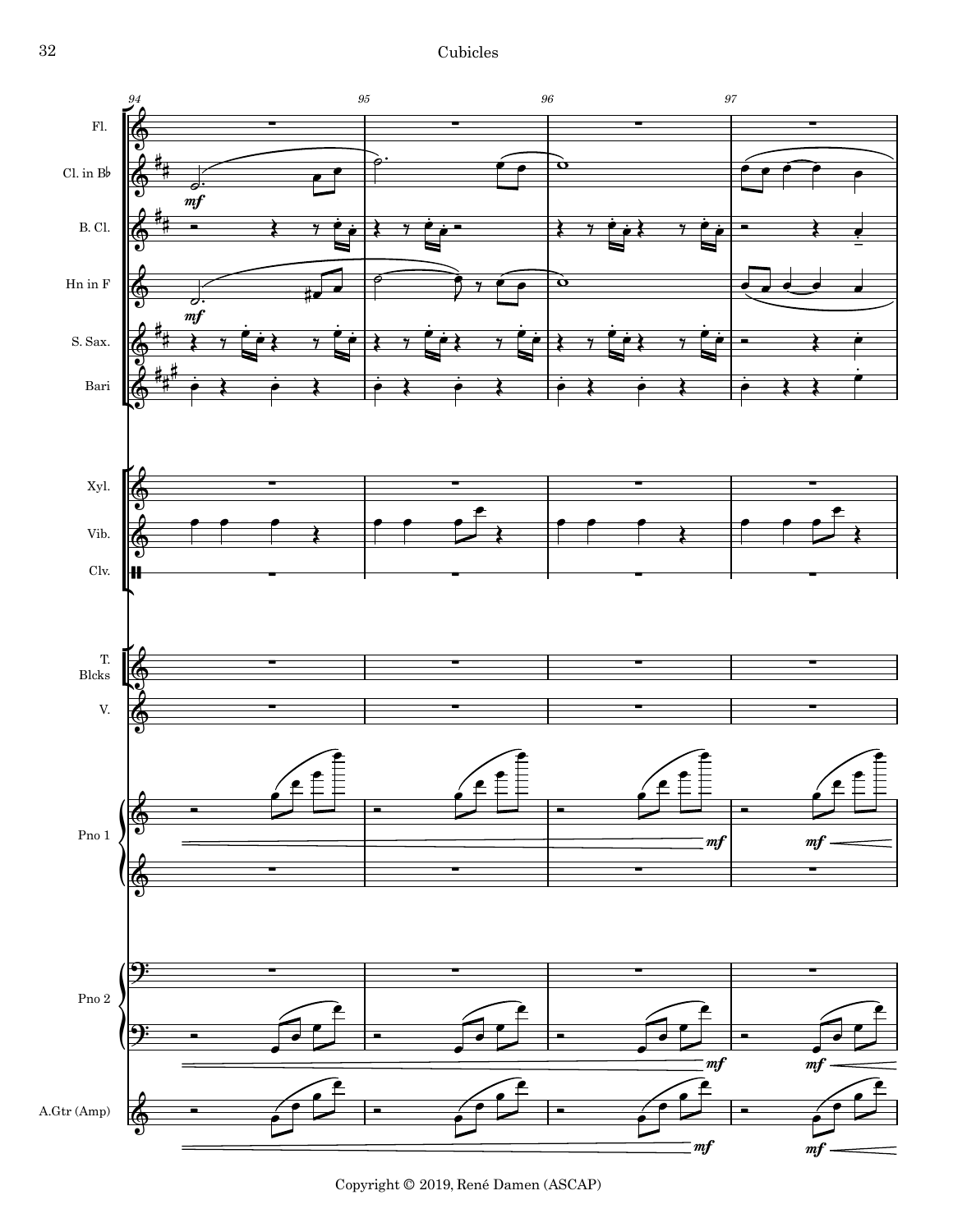